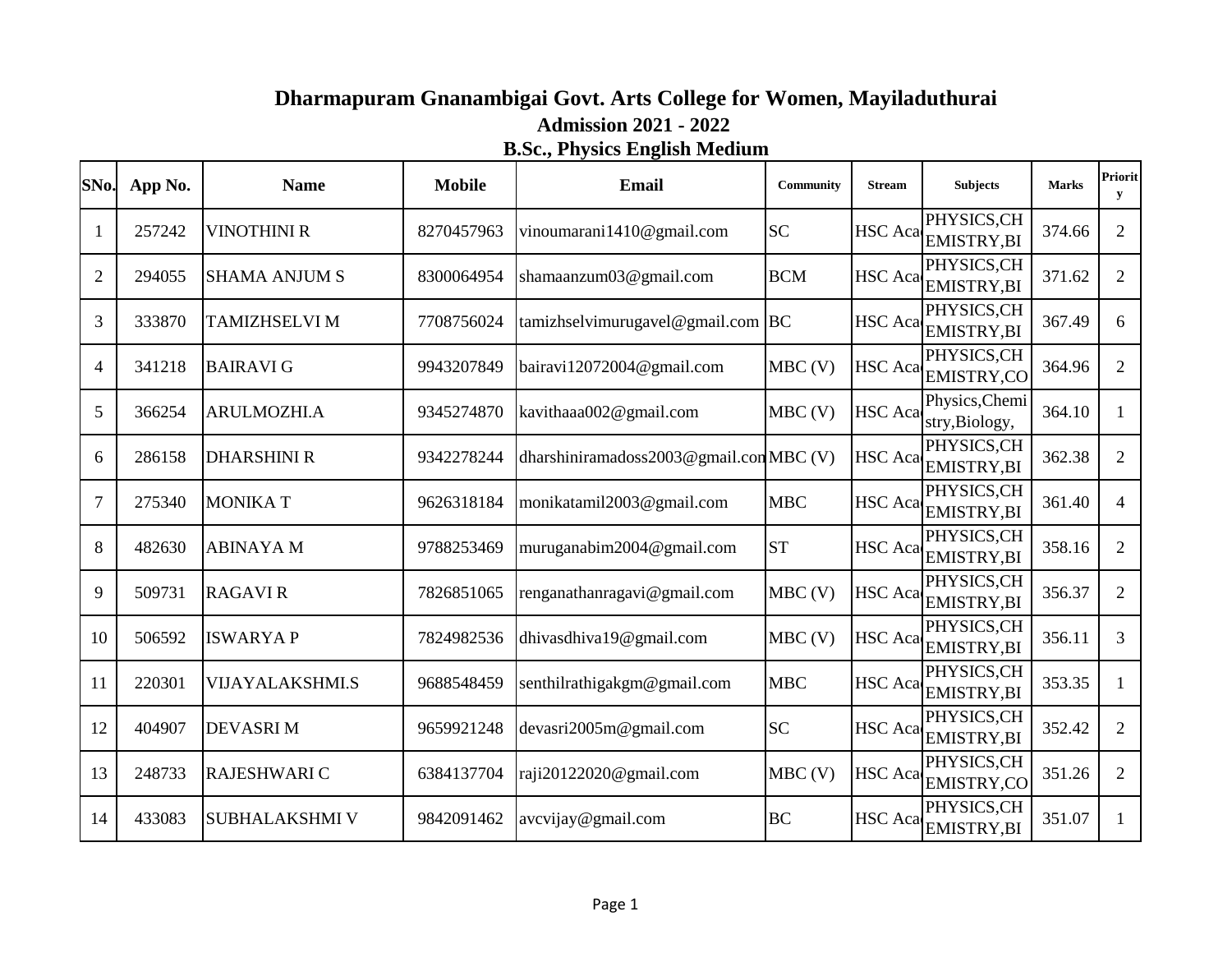**B.Sc., Physics English Medium**

| SNo. | App No. | <b>Name</b>           | <b>Mobile</b> | <b>Email</b>                         | Community       | <b>Stream</b>  | <b>Subjects</b>                  | <b>Marks</b> | Priorit<br>y   |
|------|---------|-----------------------|---------------|--------------------------------------|-----------------|----------------|----------------------------------|--------------|----------------|
| 15   | 465012  | <b>SRINIDHI S</b>     | 9688715848    | srinidhisriniyasaramanujam@gmailSC   |                 | <b>HSC</b> Aca | PHYSICS, CH<br>EMISTRY, BI       | 350.19       | $\overline{2}$ |
| 16   | 343113  | PRIYADHARSHINI R      | 8825953455    | priyaramadoss2004@gmail.com          | <b>SC</b>       | HSC Aca        | PHYSICS, CH<br><b>EMISTRY,BI</b> | 349.36       | 1              |
| 17   | 500310  | <b>SUBANUM</b>        | 9345745524    | subi45527@gmail.com                  | $MBC$ (V)       | HSC Aca        | Physics, Chemi<br>stry, Biology, | 348.40       | $\overline{2}$ |
| 18   | 383379  | <b>AKALYAS</b>        | 8344285722    | sudharsanfive14@gmail.com            | <b>SC</b>       | <b>HSC</b> Aca | PHYSICS, CH<br>EMISTRY, BI       | 345.04       | $\overline{2}$ |
| 19   | 463673  | <b>AJITHA B</b>       | 8056958906    | baluajitha04@gmail.com               | <b>BC</b>       | <b>HSC</b> Aca | Physics, Chemi<br>stry, Biology, | 344.89       | 2              |
| 20   | 301386  | <b>KEERTHANA S</b>    | 9943411058    | preethashnkr@gmail.com               | $MBC$ (V)       | <b>HSC</b> Aca | PHYSICS, CH<br><b>EMISTRY,BI</b> | 343.62       | $\overline{2}$ |
| 21   | 349537  | <b>ARIVUMALAR</b>     | 9629942110    | Arivumalar@2003                      | $MBC$ (V)       | <b>HSC</b> Aca | Physics, Chemi<br>stry, Biology, | 343.13       | 3              |
| 22   | 391466  | YUKITHA K             | 6374757455    | ksabaju@gmail.com                    | <b>SC</b>       | <b>HSC</b> Aca | PHYSICS, CH<br><b>EMISTRY,BI</b> | 342.51       | 2              |
| 23   | 410688  | PRIYANGA D            | 9025168816    | vvikki839@gmail.com                  | $MBC$ (V)       | <b>HSC</b> Aca | PHYSICS, CH<br><b>EMISTRY,BI</b> | 342.00       | $\overline{2}$ |
| 24   | 465370  | THULASIGA S           | 9344018086    | thulasigasenthilkumar@gmail.com      | <b>SC</b>       | <b>HSC</b> Aca | PHYSICS, CH<br>EMISTRY,CO        | 341.93       | 1              |
| 25   | 358164  | SHANMUGAPRIYA         | 6369770126    | shanmugapriyashanmugam6369@gmail.com | <b>SC</b>       | HSC Aca        | PHYSICS, CH<br><b>EMISTRY,BI</b> | 341.66       | $\mathbf{1}$   |
| 26   | 419292  | <b>MATHIVATHANI M</b> | 9345636629    | mathivathani0804@gmail.com           | <b>SC</b>       | <b>HSC</b> Aca | Physics, Chemi<br>stry, Biology, | 340.92       | 3              |
| 27   | 420957  | <b>KEERTHANA M</b>    | 6384066897    | tharmalingams2000@gmail.com          | <b>BC</b>       | <b>HSC</b> Aca | Physics, Chemi<br>stry, Biology, | 340.30       | $\overline{2}$ |
| 28   | 294143  | <b>ABIRAMIK</b>       | 9751265321    | abiramikarikalan01@gmail.com         | MBC(V)          | <b>HSC</b> Aca | PHYSICS, CH<br><b>EMISTRY,BI</b> | 339.75       | 5              |
| 29   | 502911  | <b>MANJU A</b>        | 9025945857    | athimoolammanju@gmail.com            | MBC AND HSC Aca |                | PHYSICS, CH<br><b>EMISTRY,CO</b> | 339.36       | $\overline{2}$ |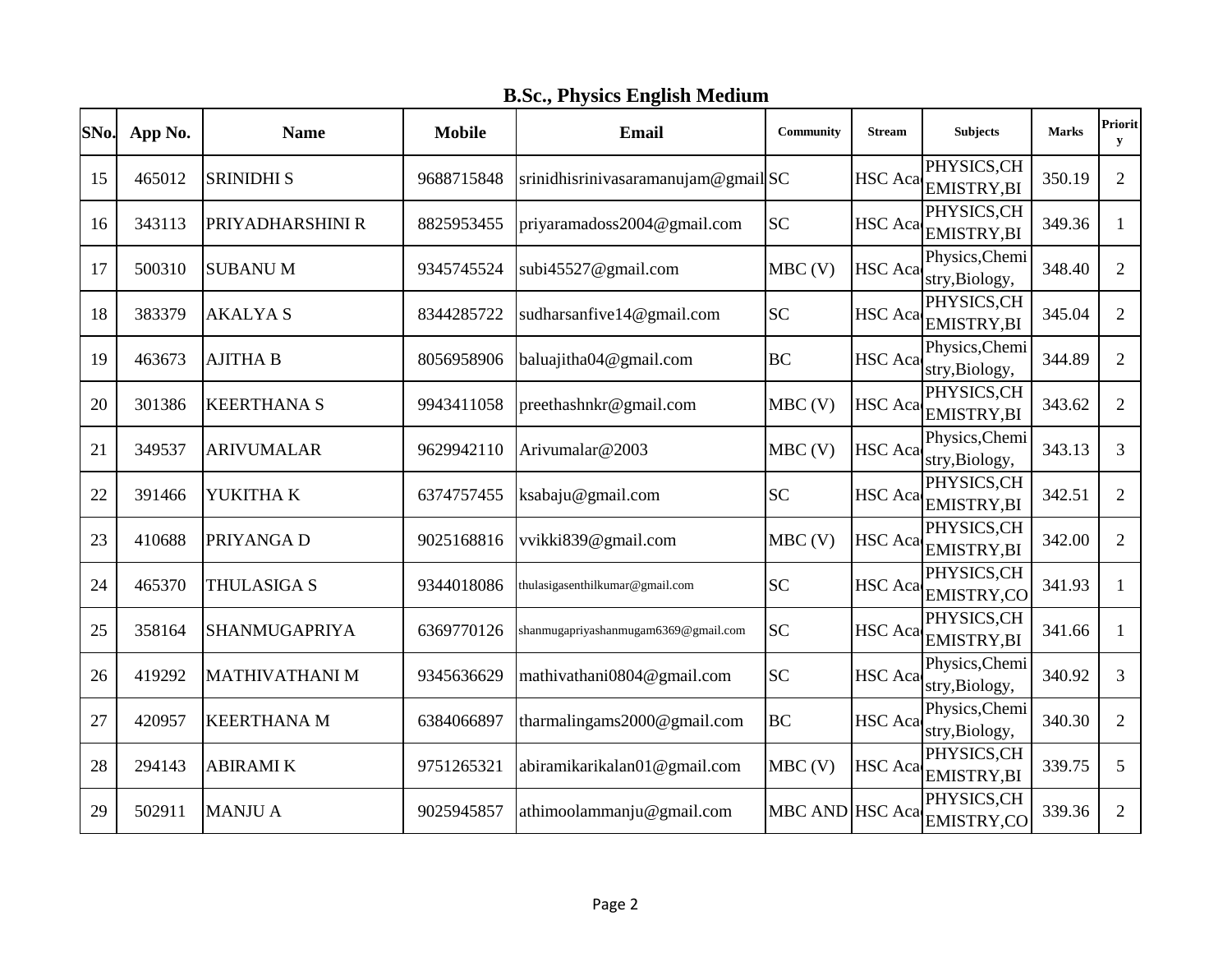|  | <b>B.Sc., Physics English Medium</b> |
|--|--------------------------------------|
|  |                                      |

| SNo. | App No. | <b>Name</b>           | <b>Mobile</b> | Email                                | <b>Community</b> | <b>Stream</b>  | <b>Subjects</b>                  | <b>Marks</b> | <b>Priorit</b><br>y |
|------|---------|-----------------------|---------------|--------------------------------------|------------------|----------------|----------------------------------|--------------|---------------------|
| 30   | 488416  | <b>KANISHKA S</b>     | 9344485035    | kanishka7104@gmail.com               | <b>ST</b>        | <b>HSC</b> Aca | PHYSICS, CH<br><b>EMISTRY,BI</b> | 339.10       | 1                   |
| 31   | 483130  | <b>HEMAVATHI S</b>    | 9080320983    | hemavathi110904@gmail.com            | $MBC$ (V)        | <b>HSC</b> Aca | PHYSICS, CH<br><b>EMISTRY,BI</b> | 339.09       | $\overline{2}$      |
| 32   | 255166  | PONNARASI K           | 9677710258    | reshmaponnarasi@gmail.com            | <b>BC</b>        | HSC Aca        | PHYSICS, CH<br>EMISTRY, BI       | 338.66       | 5                   |
| 33   | 271171  | <b>SANTHIYA R</b>     | 9751361579    | nathiyaramar92@gmail.com             | <b>BC</b>        | <b>HSC</b> Aca | PHYSICS, CH<br>EMISTRY, BI       | 337.56       | 1                   |
| 34   | 487385  | <b>LAVANYA R</b>      | 8870987076    | lavanyaravi167@gmail.com             | <b>BC</b>        | <b>HSC</b> Aca | PHYSICS,CH<br>EMISTRY, BI        | 337.47       | 3                   |
| 35   | 347770  | <b>SUJITHA</b>        | 9445338972    | veettaa3@gmail.com                   | <b>SC</b>        | <b>HSC</b> Aca | PHYSICS, CH<br>EMISTRY, BI       | 336.72       | 3                   |
| 36   | 233476  | <b>AASHA A</b>        | 7708135292    | aasha09102003@gmail.com              | <b>SC</b>        | <b>HSC</b> Aca | PHYSICS,CH<br>EMISTRY,CO         | 336.50       | $\overline{2}$      |
| 37   | 411154  | DIVYA.S               | 7806903746    | arasu111206@gmail.com                | <b>BC</b>        | <b>HSC</b> Aca | PHYSICS,CH<br><b>EMISTRY,BI</b>  | 336.42       | 6                   |
| 38   | 403152  | <b>MUTHAMIZH C</b>    | 9486087014    | chandrasekaran1958@gmail.com         | MBC AND HSC Aca  |                | PHYSICS, CH<br><b>EMISTRY,BI</b> | 336.11       | $\overline{2}$      |
| 39   | 508017  | PRIYADARSHINI K       | 9578602624    | anjalidevi12@gmail.com               | $MBC$ (V)        | <b>HSC</b> Aca | PHYSICS,CH<br>EMISTRY, BI        | 335.58       | 3                   |
| 40   | 345234  | <b>SUSITHRA M</b>     | 8248835932    | vallarasumurugan16112001@gmailMBC(V) |                  | <b>HSC</b> Aca | PHYSICS,CH<br><b>EMISTRY,BI</b>  | 334.97       | $\overline{2}$      |
| 41   | 458542  | <b>ELANTHENDRAL A</b> | 9003754544    | asokanvallal@gmail.com               | MBC AND HSC Aca  |                | PHYSICS, CH<br>EMISTRY,CO        | 334.92       | 3                   |
| 42   | 241667  | SHERINAMARY J         | 8438783271    | jackjerry273@gmail.com               | <b>SC</b>        | <b>HSC</b> Aca | PHYSICS,CH<br>EMISTRY, BI        | 334.68       | 5                   |
| 43   | 381736  | RAJALAKSHMI S         | 9791894181    | rajiraji10@gmail.com                 | <b>BC</b>        | <b>HSC</b> Aca | PHYSICS, CH<br>EMISTRY, BI       | 333.68       | $\overline{2}$      |
| 44   | 352625  | PRIYANKA V            | 7538870171    | priyankahanish433@gmail.com          | $MBC$ (V)        | <b>HSC</b> Aca | PHYSICS, CH<br>EMISTRY, BI       | 333.64       | 3                   |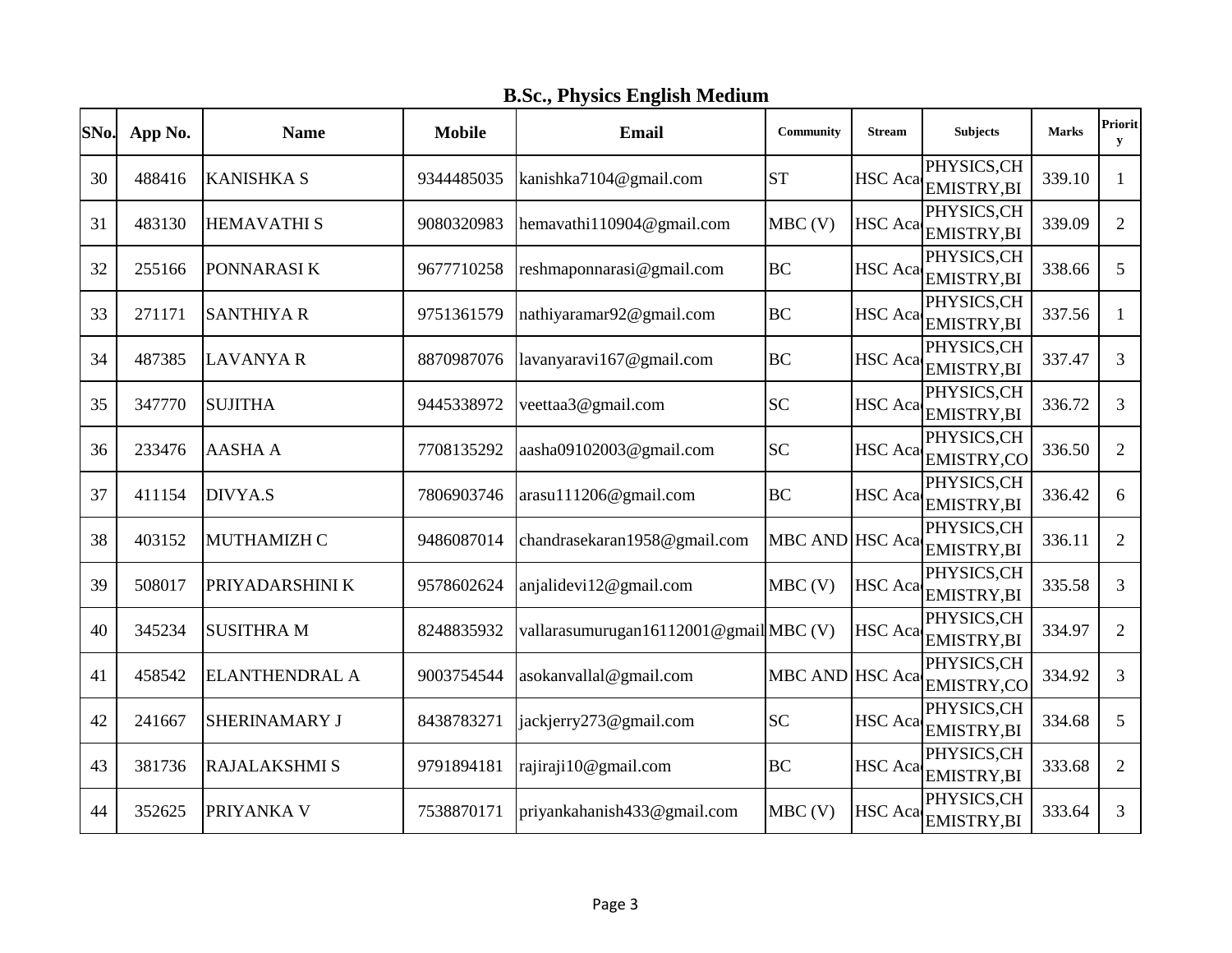|  | <b>B.Sc., Physics English Medium</b> |
|--|--------------------------------------|
|  |                                      |

| SNo. | App No. | <b>Name</b>             | <b>Mobile</b> | Email                               | Community       | <b>Stream</b>  | <b>Subjects</b>                  | <b>Marks</b> | Priorit<br>y   |
|------|---------|-------------------------|---------------|-------------------------------------|-----------------|----------------|----------------------------------|--------------|----------------|
| 45   | 347433  | PRETHISHAK              | 9629177578    | prethisha08062004@gmail.com         | <b>BC</b>       | <b>HSC</b> Aca | PHYSICS, CH<br>EMISTRY, BI       | 333.44       | 3              |
| 46   | 418450  | <b>PRIYADHARSHINI</b>   | 9080725044    | priyadharshini2004sasi@gmail.comSC  |                 | HSC Aca        | PHYSICS, CH<br><b>EMISTRY,BI</b> | 333.14       | 2              |
| 47   | 454934  | PRATHEENA.G             | 9345691014    | sekarrani2020@gmail.com             | MBC AND HSC Aca |                | PHYSICS, CH<br>EMISTRY, BI       | 332.70       | $\mathbf{1}$   |
| 48   | 268656  | <b>KEERTHIKA</b>        | 9344457002    | keerthikakeerthi468@gmail.com       | <b>SC</b>       | <b>HSC</b> Aca | PHYSICS, CH<br>EMISTRY,CO        | 332.15       | $\overline{2}$ |
| 49   | 273189  | <b>KEERTHI</b>          | 9344457002    | appuammu5893@gmail.com              | <b>SC</b>       | <b>HSC</b> Aca | Physics, Chemi<br>stry,Computer  | 332.15       | $\overline{2}$ |
| 50   | 390294  | <b>ARCHANAK</b>         | 9150941140    | kupusamyarchana1@gmail.com          | $MBC$ (V)       | <b>HSC</b> Aca | Physics, Chemi<br>stry, Biology, | 331.81       | 3              |
| 51   | 280499  | <b>AZHAGUMAHESHWARI</b> | 9600638823    | azhagumaheshwari.m@gmail.com        | $MBC$ (V)       | <b>HSC</b> Aca | PHYSICS, CH<br>EMISTRY, BI       | 331.50       | 1              |
| 52   | 284816  | <b>RAMYAA</b>           | 9344512636    | aramya691@gmail.com                 | $MBC$ (V)       | <b>HSC</b> Aca | PHYSICS, CH<br><b>EMISTRY,BI</b> | 329.03       | $\overline{2}$ |
| 53   | 436272  | <b>SRIMATHI M</b>       | 9342595469    | srimathimuthukumaran04@gmail.c $BC$ |                 | <b>HSC</b> Aca | PHYSICS, CH<br>EMISTRY, BI       | 328.92       | 1              |
| 54   | 307304  | <b>NIVETHA S</b>        | 6382683224    | subhiksha05072001@gmail.com         | <b>SC</b>       | HSC Aca        | PHYSICS, CH<br>EMISTRY, BI       | 328.58       | 1              |
| 55   | 420128  | <b>SASI PRIYAK</b>      | 9159746641    | deepbluegv@gmail.com                | $MBC$ (V)       | <b>HSC</b> Aca | PHYSICS, CH<br>EMISTRY,CO        | 328.42       | $\overline{2}$ |
| 56   | 464020  | <b>ABITHA M</b>         | 9750519318    | thamizhvananthamizh@gmail.com SC    |                 | <b>HSC</b> Aca | PHYSICS, CH<br>EMISTRY,CO        | 328.34       | 3              |
| 57   | 392209  | NIRANJANA.R.B           | 6381911105    | niranjananidarsh@gmail.com          | <b>SC</b>       | <b>HSC</b> Aca | Physics, Chemi<br>stry, Biology, | 328.21       | 1              |
| 58   | 379382  | <b>SANKARIS</b>         | 9626385125    | sankarisankar96@gmail.com           | <b>SC</b>       | HSC Aca        | PHYSICS, CH<br><b>EMISTRY,BI</b> | 327.46       | $\mathbf{1}$   |
| 59   | 410889  | <b>SUBBULAKSHMI G</b>   | 8489249779    | subbulakshmis271@gmail.com          | MBC AND HSC Aca |                | PHYSICS,CH<br>EMISTRY,CO         | 327.45       | 3              |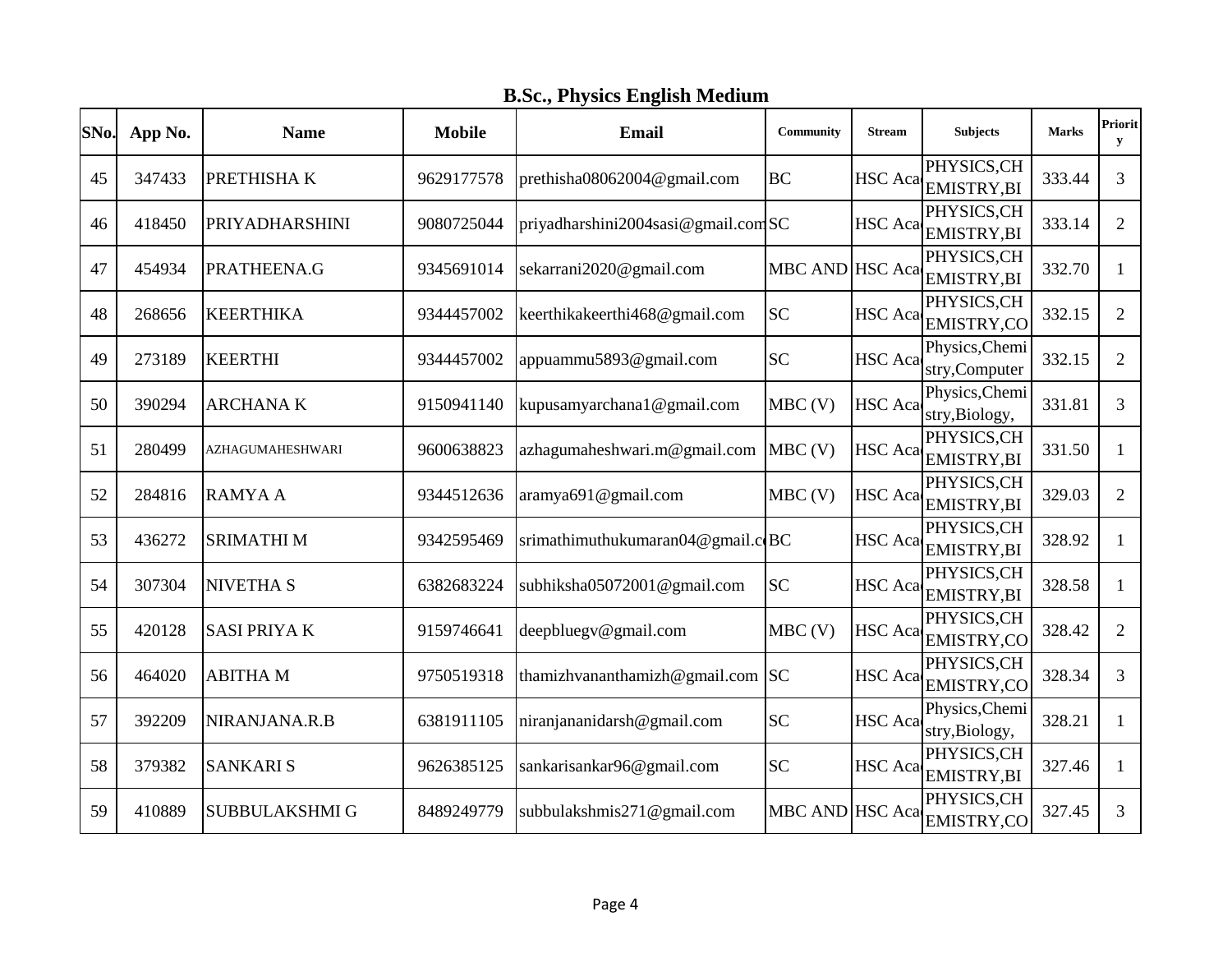|  | <b>B.Sc., Physics English Medium</b> |
|--|--------------------------------------|
|  |                                      |

| SNo. | App No. | <b>Name</b>         | <b>Mobile</b> | <b>Email</b>                             | Community  | <b>Stream</b>  | <b>Subjects</b>                  | <b>Marks</b> | <b>Priorit</b><br>y |
|------|---------|---------------------|---------------|------------------------------------------|------------|----------------|----------------------------------|--------------|---------------------|
| 60   | 346231  | PRIYADHARSHINI K    | 8610383570    | mahishpriya@gmail.com                    | $MBC$ (V)  | HSC Aca        | PHYSICS, CH<br><b>EMISTRY,BI</b> | 327.39       | 1                   |
| 61   | 309499  | <b>SWETHA S</b>     | 6374183393    | swetha01102004@gmail.com                 | <b>SC</b>  | <b>HSC</b> Aca | PHYSICS, CH<br><b>EMISTRY,CO</b> | 326.69       | 1                   |
| 62   | 403923  | <b>YAZHINI</b>      | 9944086586    | yazhini19052002@gmail.com                | <b>SC</b>  | <b>HSC</b> Aca | PHYSICS, CH<br>EMISTRY,CO        | 326.63       | $\overline{2}$      |
| 63   | 397131  | <b>ROOBINI R</b>    | 7826089398    | asaianbarasi@gmail.com                   | <b>SC</b>  | <b>HSC</b> Aca | Physics, Chemi<br>stry, Computer | 326.60       | 3                   |
| 64   | 311847  | <b>KAMALIM</b>      | 9344738363    | kamalimadhavan3@gmail.com                | <b>BC</b>  | HSC Aca        | PHYSICS,CH<br><b>EMISTRY,BI</b>  | 326.14       | $\overline{2}$      |
| 65   | 280629  | <b>SIYAMALADEVI</b> | 9788708590    | ksiyamaladevi2004@gmail.com              | $MBC$ (V)  | HSC Aca        | PHYSICS, CH<br>EMISTRY, BI       | 326.00       | $\overline{2}$      |
| 66   | 453924  | <b>NANDHINI G</b>   | 9047950227    | sachin343@gmail.com                      | <b>SC</b>  | <b>HSC</b> Aca | PHYSICS, CH<br>EMISTRY, BI       | 325.58       | $\overline{2}$      |
| 67   | 211000  | <b>ATCHAYAP</b>     | 9750449623    | prabhakaranybw@gmail.com                 | $MBC$ (V)  | <b>HSC</b> Aca | PHYSICS, CH<br>EMISTRY,CO        | 325.03       | 3                   |
| 68   | 305757  | <b>ABARNAS</b>      | 7639808620    | abarnasmydd@gmail.com                    | $MBC$ (V)  | <b>HSC</b> Aca | PHYSICS, CH<br>EMISTRY, BI       | 324.70       | 3                   |
| 69   | 503567  | <b>KIRUTHIGA K</b>  | 8667096631    | kiruthigakulandaivel2003@gmail.comBC (V) |            | <b>HSC</b> Aca | PHYSICS, CH<br>EMISTRY, BI       | 324.65       | 1                   |
| 70   | 235069  | <b>DHARANIR</b>     | 8489362439    | rdharani081@gmail.com                    | $MBC$ (V)  | HSC Aca        | PHYSICS, CH<br>EMISTRY, BI       | 324.28       | 3                   |
| 71   | 380289  | <b>SHOBANA R</b>    | 8610740349    | shobanaragu2004@gmail.com                | <b>SC</b>  | <b>HSC</b> Aca | PHYSICS, CH<br><b>EMISTRY,BI</b> | 324.09       | $\mathbf{1}$        |
| 72   | 372633  | KAVYA MANOHAR M     | 9865505107    | manogsir@gmail.com                       | <b>SC</b>  | <b>HSC</b> Aca | Physics, Chemi<br>stry, Biology, | 324.00       | $\overline{2}$      |
| 73   | 366898  | <b>RITHIKASRIP</b>  | 9443671048    | parithikasri2004@gmail.com               | <b>MBC</b> | <b>HSC</b> Aca | PHYSICS, CH<br><b>EMISTRY,BI</b> | 323.43       | $\mathbf{1}$        |
| 74   | 207127  | PREETHI G           | 8925791632    | preeth-i@outlook.com                     | <b>BC</b>  | <b>HSC</b> Aca | PHYSICS, CH<br><b>EMISTRY,BI</b> | 323.18       | $\overline{2}$      |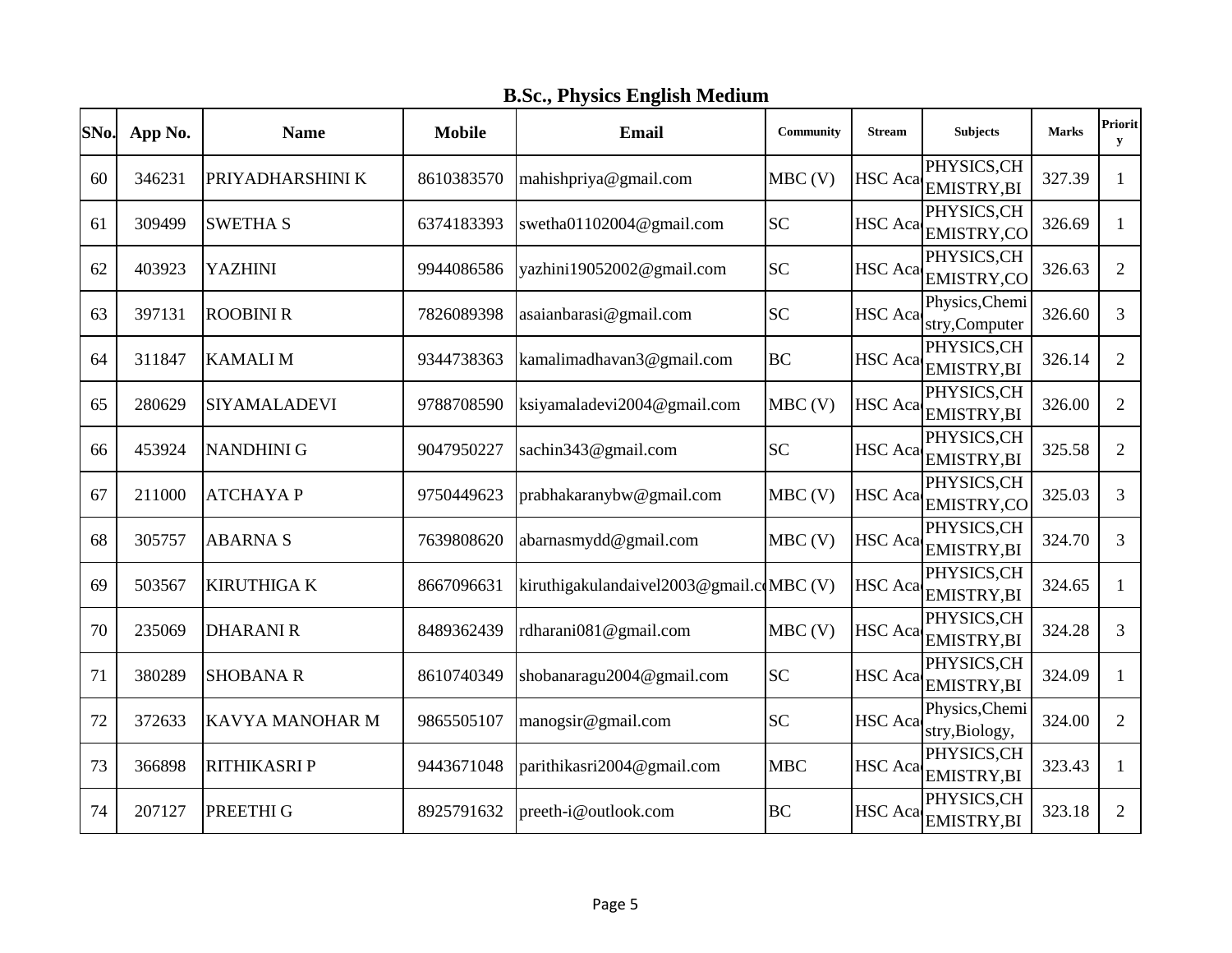**B.Sc., Physics English Medium**

| SNo. | App No. | <b>Name</b>             | <b>Mobile</b> | <b>Email</b>                            | Community       | <b>Stream</b>  | <b>Subjects</b>                  | <b>Marks</b> | Priorit<br>y   |
|------|---------|-------------------------|---------------|-----------------------------------------|-----------------|----------------|----------------------------------|--------------|----------------|
| 75   | 204907  | <b>AKSHAYA J</b>        | 9524285712    | alexrajponnaiyan@gmail.com              | <b>BC</b>       | <b>HSC</b> Aca | PHYSICS, CH<br>EMISTRY, BI       | 322.65       | $\overline{2}$ |
| 76   | 230721  | <b>VIJAYADHARSINI.V</b> | 9025039576    | vijayadharshiniv22@gmail.com            | MBC AND HSC Aca |                | PHYSICS, CH<br><b>EMISTRY,BI</b> | 322.25       | 3              |
| 77   | 435267  | <b>ABINAYAT</b>         | 7397198749    | abinayatharaniabinaya@gmail.com MBC (V) |                 | HSC Aca        | PHYSICS, CH<br>EMISTRY, BI       | 321.09       | $\overline{2}$ |
| 78   | 332260  | <b>CHANDRAKALA M</b>    | 9342963336    | ck967148@gmail.com                      | <b>MBC</b>      | HSC Aca        | PHYSICS, CH<br>EMISTRY, BI       | 321.01       | $\overline{2}$ |
| 79   | 487093  | SIVAPARVATHI K          | 9578689120    | ksivaparvathi435@gmail.com              | $MBC$ (V)       | <b>HSC</b> Aca | Physics, Chemi<br>stry, Computer | 320.95       | $\overline{2}$ |
| 80   | 508592  | <b>ANUPRIYA B</b>       | 8300903948    | shemab97@gmail.com                      | <b>BC</b>       | <b>HSC</b> Aca | Physics, Chemi<br>stry, Biology, | 320.34       | $\overline{2}$ |
| 81   | 203122  | <b>SUVETHA G</b>        | 9942676037    | suvethag77@gmail.com                    | MBC(V)          | <b>HSC</b> Aca | PHYSICS, CH<br>EMISTRY,CO        | 319.42       | $\overline{2}$ |
| 82   | 240540  | <b>NAMITHAT</b>         | 9072151841    | thulasi1995@gmail.com                   | <b>SC</b>       | HSC Aca        | PHYSICS, CH<br>EMISTRY,CO        | 319.22       | $\overline{2}$ |
| 83   | 377463  | NIGASHINI K             | 9976278251    | nigalatha@gmail.com                     | <b>SC</b>       | <b>HSC</b> Aca | PHYSICS, CH<br>EMISTRY, BI       | 319.10       | 6              |
| 84   | 417741  | <b>ANBAZHAHI A</b>      | 8838686770    | arun110696@gmail.com                    | <b>SC</b>       | <b>HSC</b> Aca | Physics, Chemi<br>stry, Computer | 319.03       | 1              |
| 85   | 335135  | <b>SUBITHAR</b>         | 9698236301    | subitharamesh1023@gmail.com             | <b>SC</b>       | <b>HSC</b> Aca | PHYSICS, CH<br><b>EMISTRY,BI</b> | 318.99       | 6              |
| 86   | 409141  | <b>ELAKKIYA A</b>       | 9715413472    | gopalthilagavathi1971@gmail.com SC      |                 | <b>HSC</b> Aca | PHYSICS, CH<br>EMISTRY, BI       | 318.94       | 3              |
| 87   | 401480  | <b>NIVEDHAS</b>         | 9442688241    | nivedhas2021@gmail.com                  | <b>BC</b>       | <b>HSC</b> Aca | PHYSICS, CH<br>EMISTRY, BI       | 318.13       | 1              |
| 88   | 459634  | PIRITHIKA.V             | 8883240816    | v80872769@gmail.com                     | <b>SC</b>       | <b>HSC</b> Aca | Physics, Chemi<br>stry, Biology, | 317.57       | 4              |
| 89   | 404106  | VAISHNAVI BAI R         | 6380492887    | mahesharavinthm57580@gmail.comBC        |                 | <b>HSC</b> Aca | PHYSICS, CH<br>EMISTRY,CO        | 317.11       | 3              |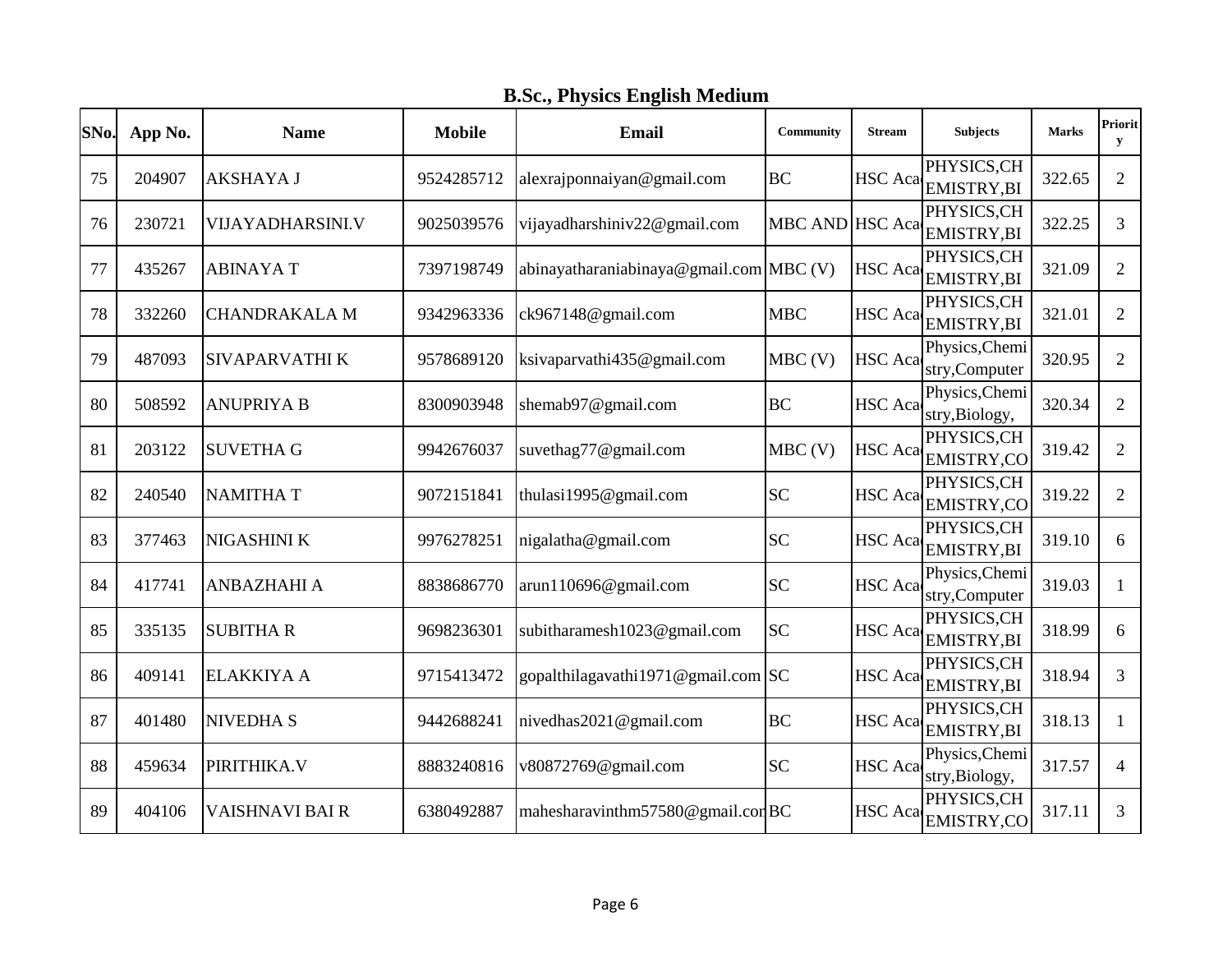**B.Sc., Physics English Medium**

| SNo. | App No. | <b>Name</b>          | <b>Mobile</b> | <b>Email</b>                | Community | <b>Stream</b>  | <b>Subjects</b>                  | <b>Marks</b> | Priorit<br>${\bf y}$ |
|------|---------|----------------------|---------------|-----------------------------|-----------|----------------|----------------------------------|--------------|----------------------|
| 90   | 354918  | <b>ABINAYA A</b>     | 9585302518    | abinayaashokan21@gmail.com  | $MBC$ (V) | <b>HSC</b> Aca | Physics, Chemi<br>stry, Biology, | 316.88       | 3                    |
| 91   | 241803  | <b>KAYALVIZHI R</b>  | 7868981322    | sowmiyau939@gmail.com       | <b>SC</b> | <b>HSC</b> Aca | PHYSICS, CH<br><b>EMISTRY,BI</b> | 316.36       | $\overline{2}$       |
| 92   | 483696  | <b>SRIHARINI</b>     | 8870736007    | neelupriyarohi26@gmail.com  | $MBC$ (V) | HSC Aca        | Physics, Chemi<br>stry,Computer  | 315.64       | $\mathbf{1}$         |
| 93   | 365260  | <b>SONAR</b>         | 9360016694    | sonaravisona15@gmail.com    | <b>SC</b> | <b>HSC</b> Aca | PHYSICS, CH<br>EMISTRY, BI       | 314.29       | 3                    |
| 94   | 490307  | <b>THIRUMENI M</b>   | 9047591233    | thirumeni07062004@gmail.com | $MBC$ (V) | <b>HSC</b> Aca | Physics, Chemi<br>stry, Computer | 314.25       | 2                    |
| 95   | 260166  | AJITHTHA.M           | 9688651595    | moorthiajiththa@gmail.com   | <b>BC</b> | <b>HSC</b> Aca | PHYSICS, CH<br>EMISTRY,CO        | 314.19       | 1                    |
| 96   | 432721  | <b>SELVAPRIYA S</b>  | 9600524597    | navaneethank521@gmail.com   | $MBC$ (V) | <b>HSC</b> Aca | PHYSICS, CH<br>EMISTRY, BI       | 314.12       | 8                    |
| 97   | 406422  | <b>AARTHIR</b>       | 8098536024    | akalya19062001@gmail.com    | <b>SC</b> | <b>HSC</b> Aca | PHYSICS, CH<br>EMISTRY,CO        | 314.07       | 5                    |
| 98   | 479013  | <b>MAHALAKSHMIR</b>  | 9655637329    | mariyappan6585@gmail.com    | <b>BC</b> | <b>HSC</b> Aca | PHYSICS, CH<br><b>EMISTRY,CO</b> | 313.40       | $\overline{2}$       |
| 99   | 427691  | <b>MONICAT</b>       | 9150600385    | thirumonica33@gmail.com     | <b>SC</b> | <b>HSC</b> Aca | PHYSICS, CH<br>EMISTRY,CO        | 313.13       | $\overline{2}$       |
| 100  | 363022  | <b>SEEMAR</b>        | 9943181828    | raviseema1504@gmail.com     | <b>SC</b> | <b>HSC</b> Aca | PHYSICS, CH<br>EMISTRY, BI       | 313.01       | 3                    |
| 101  | 353491  | <b>DEVIKA G</b>      | 6369881599    | gunapalr1976@gmail.com      | <b>SC</b> | HSC Aca        | PHYSICS, CH<br>EMISTRY, BI       | 312.44       | $\overline{3}$       |
| 102  | 317402  | PRIYANKA R           | 8925051517    | r.priyankaraja04@gmail.com  | <b>SC</b> | <b>HSC</b> Aca | PHYSICS, CH<br>EMISTRY, BI       | 312.31       | 1                    |
| 103  | 375427  | <b>SWATHIB</b>       | 7639230912    | suwathibasker001@gmail.com  | $MBC$ (V) | <b>HSC</b> Aca | PHYSICS, CH<br><b>EMISTRY,BI</b> | 312.18       | 5                    |
| 104  | 331071  | <b>R.SUBALAKSHMI</b> | 9751793979    | roothara9751@gmail.com      | <b>SC</b> | <b>HSC</b> Aca | PHYSICS, CH<br>EMISTRY, BI       | 311.49       | $\overline{2}$       |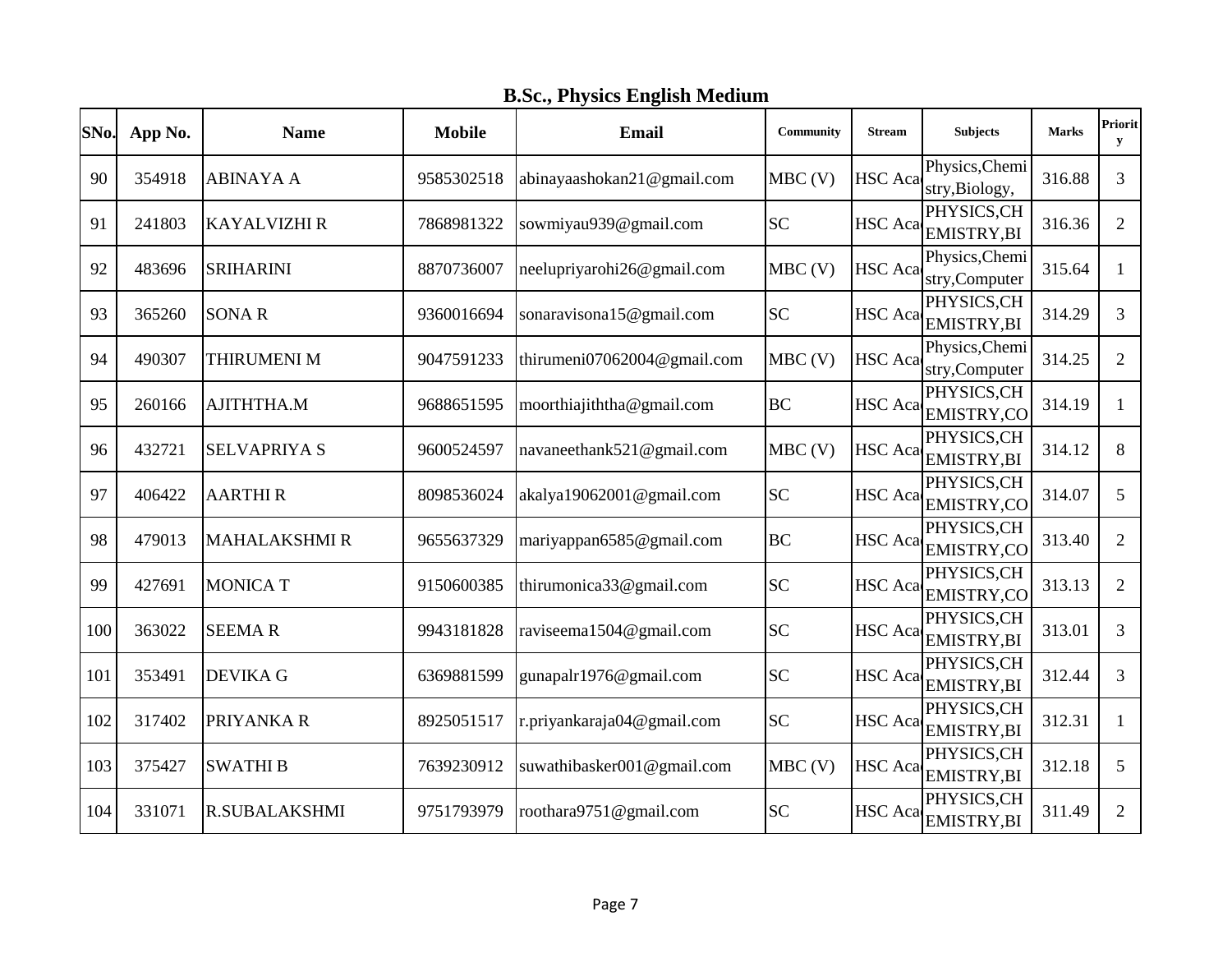|  | <b>B.Sc., Physics English Medium</b> |
|--|--------------------------------------|
|  |                                      |

| SNo. | App No. | <b>Name</b>               | <b>Mobile</b> | Email                        | Community  | <b>Stream</b>  | <b>Subjects</b>                  | <b>Marks</b> | <b>Priorit</b><br>${\bf y}$ |
|------|---------|---------------------------|---------------|------------------------------|------------|----------------|----------------------------------|--------------|-----------------------------|
| 105  | 489959  | <b>SARASWATHI B</b>       | 7094532581    | bsaras2004@gmail.com         | <b>SC</b>  | <b>HSC</b> Aca | PHYSICS, CH<br>EMISTRY, BI       | 311.21       | 3                           |
| 106  | 356599  | <b>ISWARYARANI V</b>      | 9361850331    | v.iswarya0909@gmail.com      | <b>SCA</b> | <b>HSC</b> Aca | PHYSICS, CH<br><b>EMISTRY,CO</b> | 310.85       | 3                           |
| 107  | 309957  | VAISHNAVI G               | 8760567615    | vaishnavig484@gmail.com      | <b>BC</b>  | <b>HSC</b> Aca | PHYSICS, CH<br>EMISTRY, BI       | 310.26       | 1                           |
| 108  | 365896  | <b>NIVETHA J</b>          | 9344774720    | nivethajeeva2004@gmail.com   | <b>SC</b>  | <b>HSC</b> Aca | PHYSICS, CH<br><b>EMISTRY,BI</b> | 309.48       | 1                           |
| 109  | 476942  | <b>ABINAYA V</b>          | 9944008379    | saranyaesp@gmail.com         | $MBC$ (V)  | <b>HSC</b> Aca | PHYSICS, CH<br>EMISTRY,CO        | 309.47       | 3                           |
| 110  | 352043  | <b>HARIVARTHINI S</b>     | 8220471655    | harivarthinih@gmail.com      | <b>SC</b>  | <b>HSC</b> Aca | PHYSICS, CH<br>EMISTRY, BI       | 308.04       | $\mathbf{1}$                |
| 111  | 415879  | <b>SANTHIYA S</b>         | 9688984468    | nps833861@gmail.com          | <b>SC</b>  | HSC Aca        | PHYSICS, CH<br>EMISTRY, BI       | 307.84       | 10                          |
| 112  | 373816  | NITHIYABHARATHI R         | 8111099050    | nithiyarbharathi@gmail.com   | $MBC$ (V)  | <b>HSC</b> Aca | PHYSICS, CH<br>EMISTRY, BI       | 306.53       | $\overline{4}$              |
| 113  | 502520  | <b>ABINAYA V</b>          | 8489012091    | vabi28102003@gmail.com       | <b>SC</b>  | HSC Aca        | PHYSICS, CH<br>EMISTRY,CO        | 306.40       | $\overline{2}$              |
| 114  | 396845  | <b>MAHALAKSHMIR</b>       | 9047973212    | rajmaha2004@gmail.com        | <b>SC</b>  | HSC Aca        | PHYSICS, CH<br>EMISTRY, BI       | 306.24       | $\overline{2}$              |
| 115  | 410267  | <b>CLINA M</b>            | 9585714723    | clinamohanraj@gmail.com      | <b>BC</b>  | <b>HSC</b> Aca | PHYSICS, CH<br><b>EMISTRY,CO</b> | 306.03       | $\overline{2}$              |
| 116  | 374839  | <b>SARVATH FARSHANA S</b> | 9944414125    | sarvathfarshana@gmail.com    | <b>BCM</b> | <b>HSC</b> Aca | PHYSICS, CH<br>EMISTRY, BI       | 305.21       | $\overline{2}$              |
| 117  | 209478  | <b>KEERTHANA G</b>        | 9786499530    | gr6860582@gmail.com          | $MBC$ (V)  | <b>HSC</b> Aca | PHYSICS, CH<br>EMISTRY,CO        | 304.15       | $\overline{2}$              |
| 118  | 364738  | <b>AARTHI</b>             | 8838946980    | dhilaninfotech@gmail.com     | <b>SC</b>  | <b>HSC</b> Aca | Physics, Chemi<br>stry, Biology, | 304.06       | $\overline{2}$              |
| 119  | 263392  | <b>ANITHAK</b>            | 8610458308    | www.anitha2004.com@gmail.com | <b>SC</b>  | <b>HSC</b> Aca | PHYSICS, CH<br><b>EMISTRY,CO</b> | 303.86       | 3                           |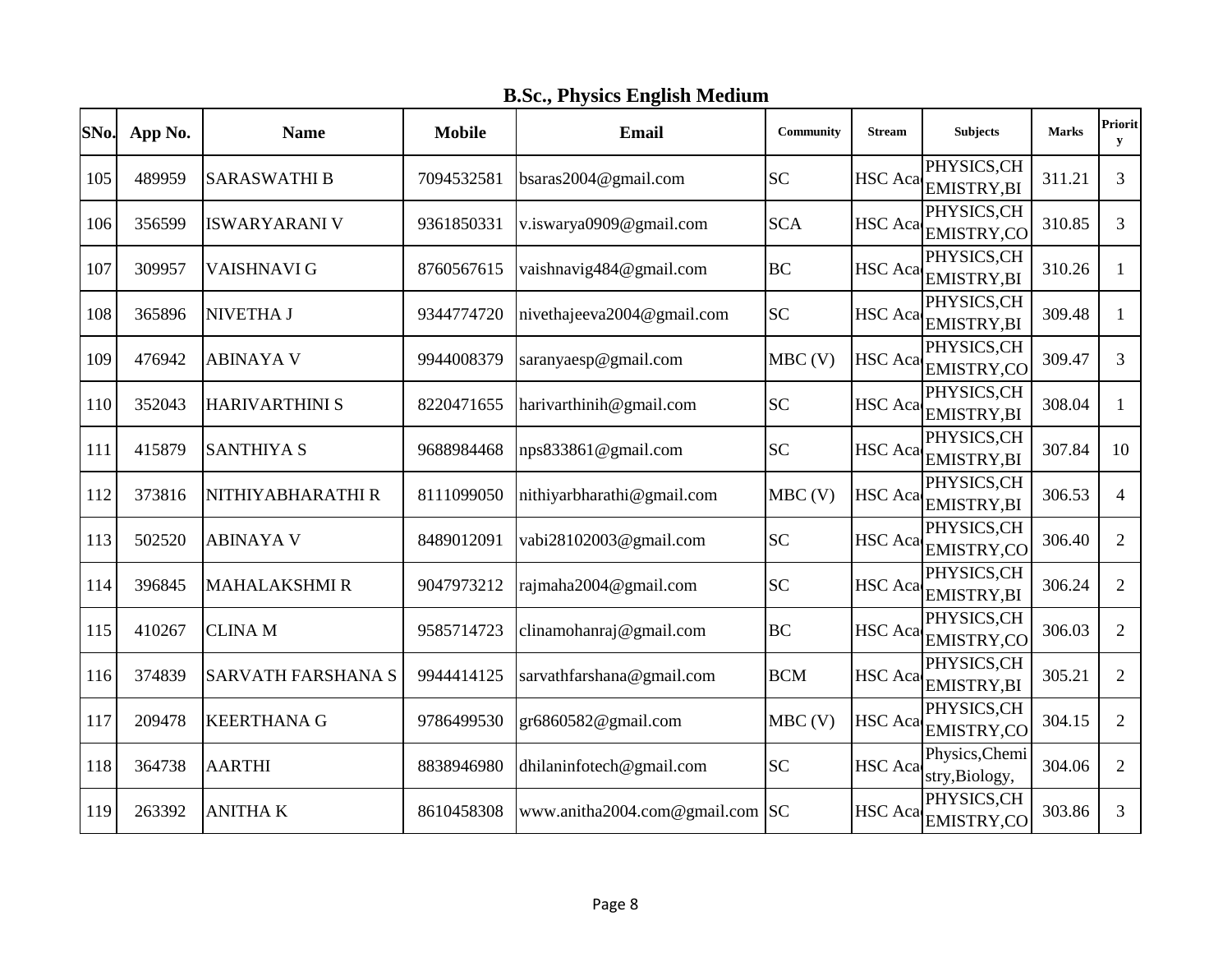|  | <b>B.Sc., Physics English Medium</b> |
|--|--------------------------------------|
|  |                                      |

| SNo. | App No. | <b>Name</b>          | <b>Mobile</b> | Email                         | Community      | <b>Stream</b>  | <b>Subjects</b>                  | <b>Marks</b> | Priorit<br>y   |
|------|---------|----------------------|---------------|-------------------------------|----------------|----------------|----------------------------------|--------------|----------------|
| 120  | 375539  | <b>KAVIMATHIP</b>    | 9488551005    | dspugazh1970@gmail.com        | $MBC$ (V)      | <b>HSC</b> Aca | PHYSICS, CH<br><b>EMISTRY,BI</b> | 303.26       | $\mathbf{1}$   |
| 121  | 434949  | <b>JOTHIKA S</b>     | 9715040640    | jothika1607s@gmail.com        | <b>SC</b>      | <b>HSC</b> Aca | PHYSICS, CH<br><b>EMISTRY,BI</b> | 302.42       | $\mathbf{1}$   |
| 122  | 361918  | POOJA <sub>S</sub>   | 9551577824    | arunkumar250989@gmail.com     | <b>SC</b>      | <b>HSC</b> Aca | PHYSICS, CH<br><b>EMISTRY,BI</b> | 301.85       | $\overline{4}$ |
| 123  | 221629  | <b>SUVATHIS</b>      | 9566723478    | ssuvathi74@gmail.com          | $MBC$ (V)      | HSC Aca        | PHYSICS, CH<br>EMISTRY, BI       | 301.67       | 3              |
| 124  | 351677  | <b>SUBASRIP</b>      | 7868959105    | pjayasri2020@gmail.com        | $MBC$ (V)      | <b>HSC</b> Aca | PHYSICS, CH<br>EMISTRY,CO        | 301.21       | 3              |
| 125  | 495369  | <b>ABINAYA B</b>     | 9698665835    | babinaya251104@gmail.com      | <b>BC</b>      | <b>HSC</b> Aca | PHYSICS, CH<br>EMISTRY,CO        | 301.20       | $\overline{2}$ |
| 126  | 386773  | PRIYADHARSHINI D     | 7502879632    | dpriyadharshini63@gmail.com   | <b>SC</b>      | <b>HSC</b> Aca | Physics, Chemi<br>stry, Biology, | 300.99       | 4              |
| 127  | 309370  | <b>IDHAYA V</b>      | 9791989728    | elanthamil2020@gmail.com      | <b>SC</b>      | <b>HSC</b> Aca | PHYSICS, CH<br><b>EMISTRY,CO</b> | 300.81       | $\overline{2}$ |
| 128  | 250221  | <b>GUNA A</b>        | 7639649044    | gunal3670@gmail.com           | <b>SC</b>      | <b>HSC</b> Aca | PHYSICS, CH<br>EMISTRY, BI       | 298.63       | $\mathbf{1}$   |
| 129  | 353972  | <b>ABITHA S</b>      | 9943314065    | srimathisridhar2002@gmail.com | <b>SC</b>      | <b>HSC</b> Aca | PHYSICS, CH<br>EMISTRY, BI       | 298.32       | 3              |
| 130  | 494738  | <b>BALASANGAVI B</b> | 9976893971    | balasangavi28122003@gmail.com | <b>SC</b>      | <b>HSC</b> Aca | PHYSICS, CH<br><b>EMISTRY,BI</b> | 297.79       | $\overline{2}$ |
| 131  | 338730  | <b>NAVEENAE</b>      | 9842256298    | nethajisubbass@gmail.com      | <b>MBC</b>     | <b>HSC</b> Aca | PHYSICS, CH<br><b>EMISTRY,BI</b> | 297.68       | 1              |
| 132  | 321807  | <b>ROSEMERY K B</b>  | 9047632490    | rosemarrykalyan@gmail.com     | <b>SC</b>      | <b>HSC</b> Aca | PHYSICS, CH<br>EMISTRY, BI       | 297.49       | 1              |
| 133  | 355930  | <b>ABINAYAK</b>      | 9943680894    | abiabinashk325@gmail.com      | <b>MBC AND</b> | <b>HSC</b> Aca | PHYSICS, CH<br>EMISTRY, BI       | 297.28       | 3              |
| 134  | 276730  | <b>DHIVYABALA S</b>  | 9786867600    | agrijayasankar@gmail.com      | $MBC$ (V)      | <b>HSC</b> Aca | PHYSICS,CH<br><b>EMISTRY, BI</b> | 295.99       | 1              |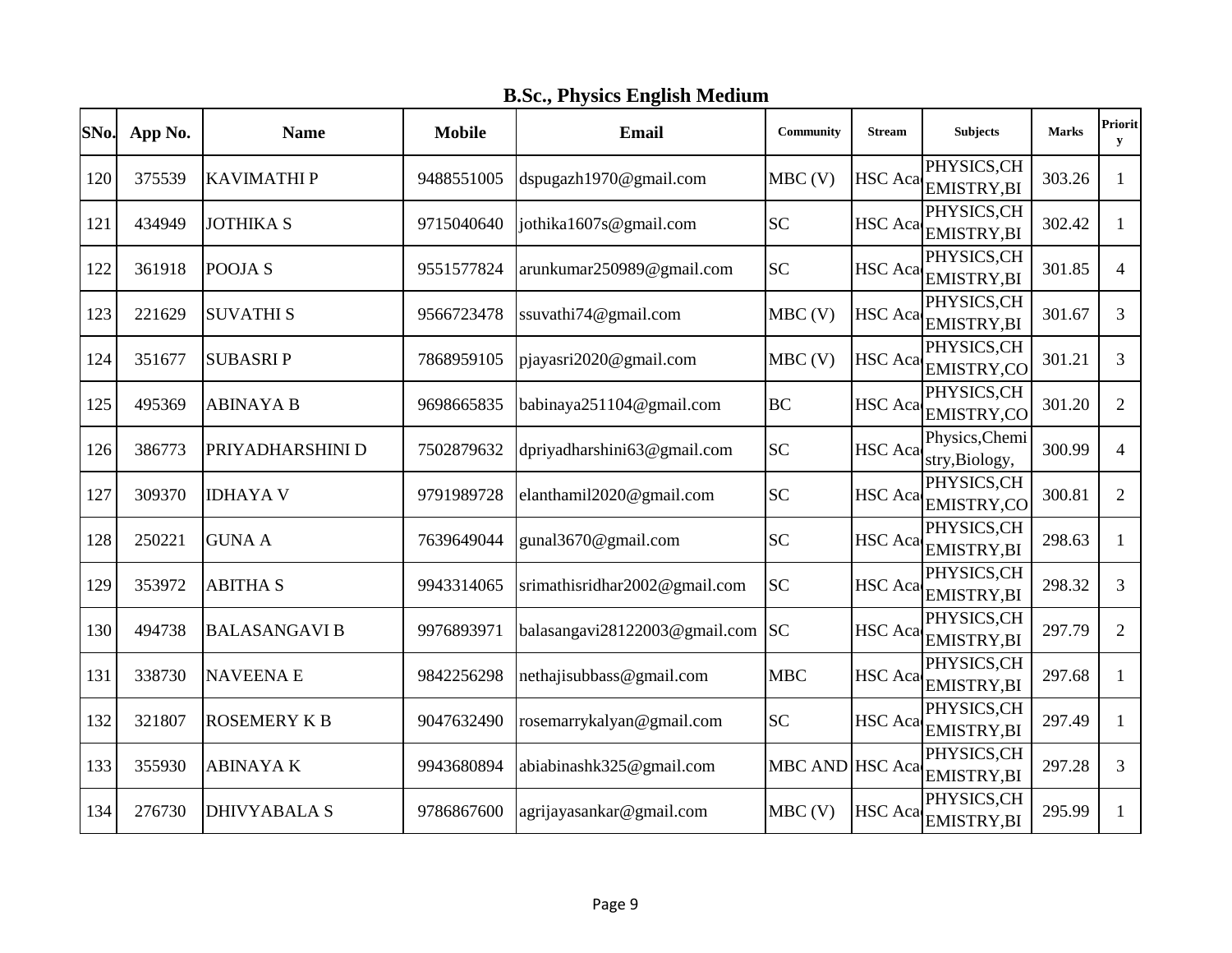|  | <b>B.Sc., Physics English Medium</b> |
|--|--------------------------------------|
|  |                                      |

| SNo. | App No. | <b>Name</b>             | <b>Mobile</b> | Email                             | <b>Community</b> | <b>Stream</b>  | <b>Subjects</b>                  | <b>Marks</b> | Priorit<br>y   |
|------|---------|-------------------------|---------------|-----------------------------------|------------------|----------------|----------------------------------|--------------|----------------|
| 135  | 363768  | <b>DONISHA G</b>        | 9790568922    | k.g.raj0505@gmail.com             | $MBC$ (V)        | <b>HSC</b> Aca | Physics, Chemi<br>stry, Biology, | 294.83       | $\overline{2}$ |
| 136  | 438210  | <b>DHARANIK</b>         | 8098884407    | sreesudhan348@gmail.com           | <b>BC</b>        | <b>HSC</b> Aca | PHYSICS, CH<br>EMISTRY,CO        | 294.80       | $\overline{4}$ |
| 137  | 348763  | <b>PAVITHRA G</b>       | 9442799615    | pavi94922@gmail.com               | MBC(V)           | <b>HSC</b> Aca | PHYSICS, CH<br>EMISTRY,CO        | 294.53       | $\overline{2}$ |
| 138  | 457124  | <b>KAVYA</b>            | 9025845804    | Kavyaganesan06@gmail.com          | <b>BC</b>        | <b>HSC</b> Aca | PHYSICS, CH<br>EMISTRY, BI       | 292.07       | 1              |
| 139  | 312199  | <b>AGALYAN</b>          | 7502995331    | arullakshmin@gmail.com            | <b>SC</b>        | <b>HSC</b> Aca | PHYSICS, CH<br><b>EMISTRY,CO</b> | 292.06       | $\overline{2}$ |
| 140  | 345315  | <b>JEGATHEESHWARI D</b> | 7810044954    | jd3062002@gmail.com               | <b>SC</b>        | <b>HSC</b> Aca | PHYSICS, CH<br>EMISTRY, BI       | 291.57       | 6              |
| 141  | 218523  | <b>RENUGADEVI S</b>     | 6384906292    | renu2004sutha@gmail.com           | $MBC$ (V)        | <b>HSC</b> Aca | PHYSICS, CH<br>EMISTRY, BI       | 289.79       | 1              |
| 142  | 337553  | <b>KAVYAK</b>           | 9790379095    | ranadeepranadeep193@gmail.com     | SC               | <b>HSC</b> Aca | PHYSICS, CH<br>EMISTRY, BI       | 289.39       | 3              |
| 143  | 457724  | <b>THAMIZHKANI S</b>    | 8870012872    | thulasiramansivakumar@gmail.comSC |                  | <b>HSC</b> Aca | PHYSICS, CH<br><b>EMISTRY,BI</b> | 288.66       | $\overline{4}$ |
| 144  | 494060  | <b>SRIKAVI S</b>        | 8190060784    | raghuprabhasuban@gmail.com        | <b>SC</b>        | <b>HSC</b> Aca | PHYSICS, CH<br>EMISTRY, BI       | 288.35       | $\overline{4}$ |
| 145  | 394965  | <b>JAYASRIJ</b>         | 8344266691    | jjayasritcy@gmail.com             | <b>BC</b>        | <b>HSC</b> Aca | PHYSICS, CH<br><b>EMISTRY,BI</b> | 287.85       | 1              |
| 146  | 311757  | <b>SWETHAK</b>          | 8526144143    | kuttymani865@gmail.com            | <b>SCA</b>       | <b>HSC</b> Aca | PHYSICS,CH<br><b>EMISTRY,BI</b>  | 287.83       | $\overline{2}$ |
| 147  | 297719  | <b>SANTHOSHINI A M</b>  | 9345703594    | santhoshraj20031129@gmail.com     | $MBC$ (V)        | <b>HSC</b> Aca | PHYSICS, CH<br>EMISTRY, BI       | 287.08       | $\overline{4}$ |
| 148  | 371561  | <b>SOWNDARYAR</b>       | 9965674096    | sowndaryaramalingam2021@gmailMBC  |                  | <b>HSC</b> Aca | PHYSICS, CH<br><b>EMISTRY,BI</b> | 286.36       | $\mathbf{1}$   |
| 149  | 402592  | <b>HARINI R</b>         | 8270211091    | harinirajendra2003@gmail.com      | $MBC$ (V)        | HSC Aca        | PHYSICS,CH<br>EMISTRY, BI        | 285.38       | 5              |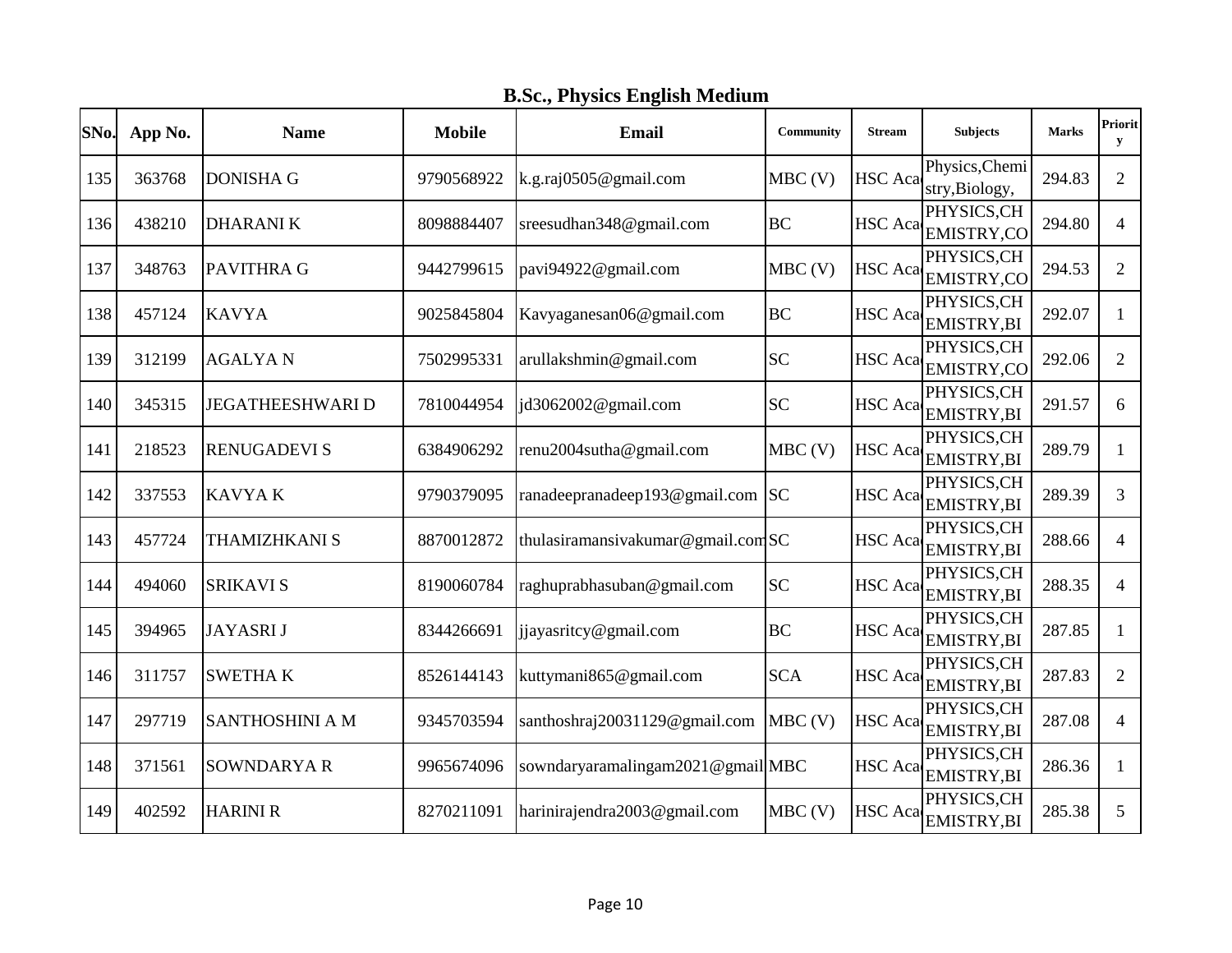| SNo. | App No. | <b>Name</b>        | <b>Mobile</b> | <b>Email</b>                      | Community  | <b>Stream</b>  | <b>Subjects</b>                  | <b>Marks</b> | Priorit<br>y   |
|------|---------|--------------------|---------------|-----------------------------------|------------|----------------|----------------------------------|--------------|----------------|
| 150  | 360250  | <b>KOWSALYA A</b>  | 7639124874    | chinrasumuga@gmail.com            | <b>BC</b>  | <b>HSC</b> Aca | PHYSICS, CH<br><b>EMISTRY,CO</b> | 282.81       | 5              |
| 151  | 387981  | <b>VETHAPRIYAN</b> | 9940985658    | vethavennila@gmail.com            | <b>SC</b>  | HSC Aca        | PHYSICS, CH<br>EMISTRY, BI       | 282.71       | $\overline{2}$ |
| 152  | 366988  | <b>DHIVYAT</b>     | 9994545751    | vlmani03@gmail.com                | MBC(V)     | <b>HSC</b> Aca | PHYSICS, CH<br><b>EMISTRY,BI</b> | 281.38       | 1              |
| 153  | 374401  | <b>SWETHAD</b>     | 7540025784    | nanbaxerox1@gmail.com             | <b>SC</b>  | HSC Aca        | PHYSICS, CH<br>EMISTRY, BI       | 280.85       | 3              |
| 154  | 504558  | <b>GURUSRIN</b>    | 8825535460    | nadanam0607@gmail.com             | $MBC$ (V)  | HSC Aca        | PHYSICS, CH<br>EMISTRY, BI       | 279.26       | 3              |
| 155  | 349627  | PRITHISHA S        | 9566781382    | selvara20@gmail.com               | <b>SC</b>  | <b>HSC</b> Aca | PHYSICS, CH<br>EMISTRY, BI       | 277.78       | 3              |
| 156  | 369258  | <b>DURGADEVIR</b>  | 8124517163    | manothan1979@gmail.com            | <b>SC</b>  | HSC Aca        | PHYSICS, CH<br>EMISTRY,CO        | 277.78       | 3              |
| 157  | 395960  | <b>DHUSHYA D</b>   | 7339435902    | thilagavathidhaya@gmail.com       | <b>SC</b>  | <b>HSC</b> Aca | PHYSICS, CH<br>EMISTRY, BI       | 276.93       | $\tau$         |
| 158  | 460358  | V.DEVAMANOHARI     | 8531968107    | prasathmba21@gmail.com            | <b>MBC</b> | <b>HSC</b> Aca | PHYSICS, CH<br>EMISTRY,CO        | 275.85       | 3              |
| 159  | 243274  | <b>SUDARKANIK</b>  | 8939586632    | ssudarkani@gmail.com              | $MBC$ (V)  | <b>HSC</b> Aca | Physics, Chemi<br>stry, Computer | 274.93       | 3              |
| 160  | 289642  | <b>B.BHUVANA</b>   | 9843503127    | mk7921175@gmail.com               | <b>SC</b>  | <b>HSC</b> Aca | PHYSICS, CH<br><b>EMISTRY,BI</b> | 274.40       | $\overline{2}$ |
| 161  | 410709  | NEETHIYAL K        | 9500542347    | neethiyal13082004@gmail.com       | <b>SC</b>  | <b>HSC</b> Aca | PHYSICS, CH<br>EMISTRY, BI       | 264.36       | 4              |
| 162  | 385082  | <b>KISHORI K</b>   | 8220786061    | kishorikrishnamoorthy@gmail.comSC |            | <b>HSC</b> Aca | PHYSICS, CH<br>EMISTRY, BI       | 264.07       | 1              |
| 163  | 346652  | <b>VINOSHIYA V</b> | 9994516862    | vijayangvijayang949@gmail.com     | <b>SC</b>  | <b>HSC</b> Aca | PHYSICS, CH<br>EMISTRY, BI       | 261.43       | $\overline{2}$ |
| 164  | 372863  | <b>VINISHA V</b>   | 9942256872    | vinishavini0404@gmail.com         | <b>SC</b>  | <b>HSC</b> Aca | Physics, Chemi<br>stry, Biology, | 261.10       | 1              |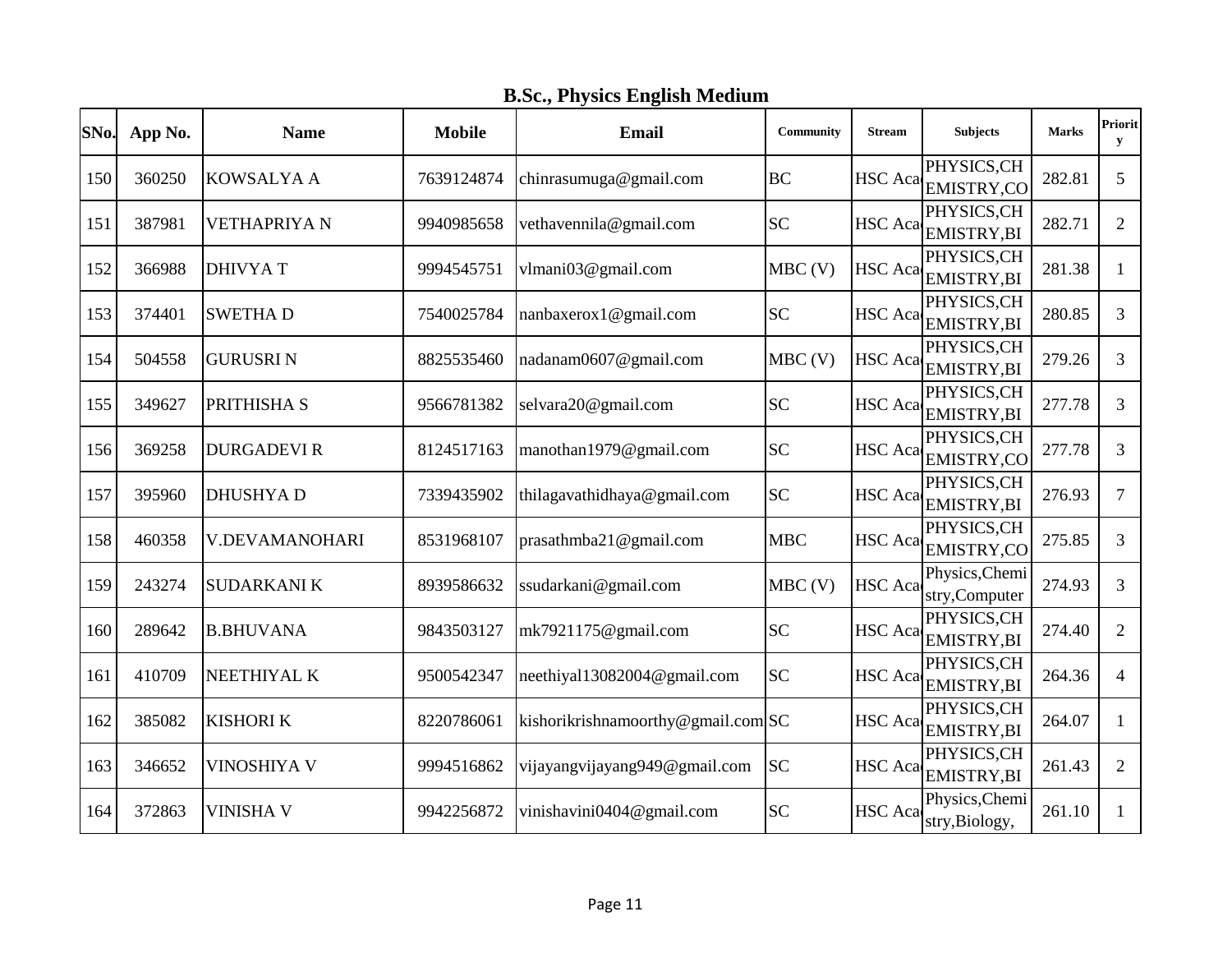**B.Sc., Physics English Medium**

| SNo. | App No. | <b>Name</b>          | <b>Mobile</b> | <b>Email</b>                     | Community       | <b>Stream</b>  | <b>Subjects</b>                  | <b>Marks</b> | Priorit<br>y   |
|------|---------|----------------------|---------------|----------------------------------|-----------------|----------------|----------------------------------|--------------|----------------|
| 165  | 382785  | <b>GAYATHRIS</b>     | 9585159059    | gayathrisekar566@gmail.com       | <b>SC</b>       | <b>HSC</b> Aca | PHYSICS,CH<br><b>EMISTRY,BI</b>  | 260.53       | 5              |
| 166  | 373080  | <b>MAGESWARI</b>     | 9788182015    | mageswaricsekar07@gmail.com      | <b>BC</b>       | <b>HSC</b> Aca | PHYSICS, CH<br><b>EMISTRY,CO</b> | 256.82       | $\overline{2}$ |
| 167  | 359580  | PRADEEPA E           | 9894921765    | epradeepa2004@gmail.com          | <b>SC</b>       | HSC Aca        | Physics, Chemi<br>stry, Biology, | 256.71       | 3              |
| 168  | 319606  | <b>SIVARANJANI N</b> | 6380156403    | ssivaranjani578@gmail.com        | <b>BC</b>       | <b>HSC</b> Aca | PHYSICS, CH<br><b>EMISTRY,CO</b> | 254.71       | 3              |
| 169  | 268362  | <b>BAVITHRA</b>      | 7639993421    | bavithrabavi369@gmail.com        | MBC AND HSC Aca |                | PHYSICS, CH<br>EMISTRY,CO        | 253.95       | 3              |
| 170  | 338338  | <b>KAVIYAM</b>       | 6374256823    | kaviyamanogaran2001@gmail.com BC |                 | HSC Aca        | Physics, Chemi<br>stry, Biology, | 252.00       | 2              |
| 171  | 465701  | <b>RISHIKA R</b>     | 9626569791    | kumarv58936@gmail.com            | <b>SC</b>       | <b>HSC</b> Aca | Physics, Chemi<br>stry, Biology, | 251.68       | 3              |
| 172  | 405925  | <b>VINOTHAK</b>      | 7339553324    | abcmyl@gmail.com                 | $MBC$ (V)       | <b>HSC</b> Aca | PHYSICS, CH<br>EMISTRY,CO        | 250.13       | $\overline{2}$ |
| 173  | 466622  | PUSHPALAKSHMI V      | 9655172019    | velusamyvelusamy911@gmail.com    |                 | <b>HSC</b> Aca | PHYSICS, CH<br>EMISTRY, BI       | 248.82       | $\overline{2}$ |
| 174  | 300744  | <b>RAGAVIR</b>       | 6384233639    | rabin6093@gmail.com              | <b>SC</b>       | <b>HSC</b> Aca | Physics, Chemi<br>stry, Computer | 228.00       | 3              |
| 175  | 332267  | DEVIKALA K           | 8012865752    | devikkala9503@gmail.com          | $MBC$ (V)       | <b>HSC</b> Aca | Physics, Chemi<br>stry,Computer  | 213.00       | 3              |
| 176  | 410403  | <b>KEERTHANA S</b>   | 9944946531    | www.keerthi2k76@gmail.com        | MBC AND HSC Aca |                | Physics, Chemi<br>stry, Biology, | 211.00       | $\overline{2}$ |
| 177  | 336058  | <b>R PARAMESWARI</b> | 9123535028    | rainaraj3133@gmail.com           | $MBC$ (V)       | <b>HSC</b> Aca | Physics, Chemi<br>stry,Computer  | 175.00       | $\overline{2}$ |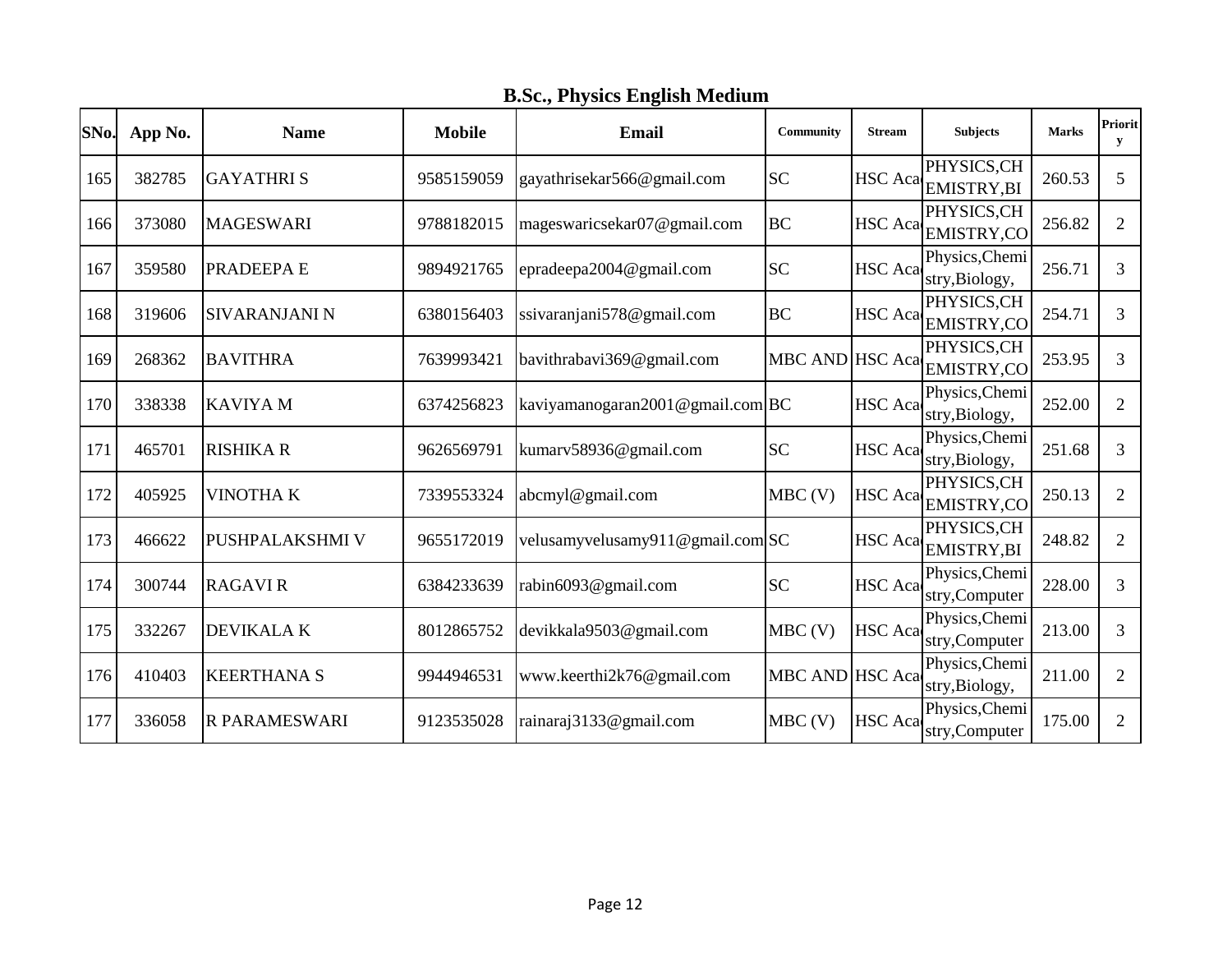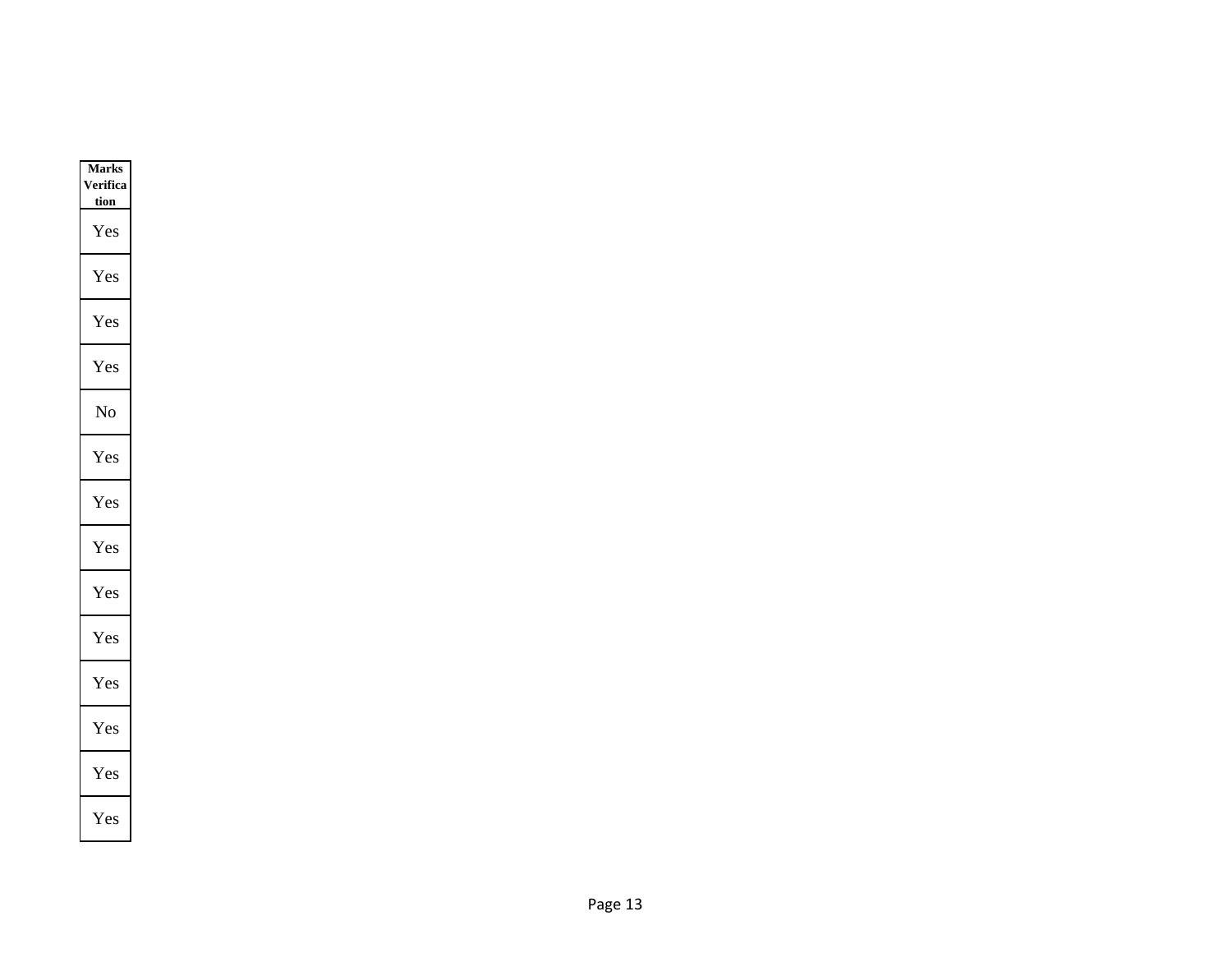| <b>Marks</b> |
|--------------|
| erifica      |
| <u>tion</u>  |
| Yes          |
| Yes          |
| No           |
| Y es         |
| No           |
| Yes          |
| No           |
| r es         |
| Yes          |
| í es         |
| Yes          |
| No           |
| No           |
| Yes          |
| Yes          |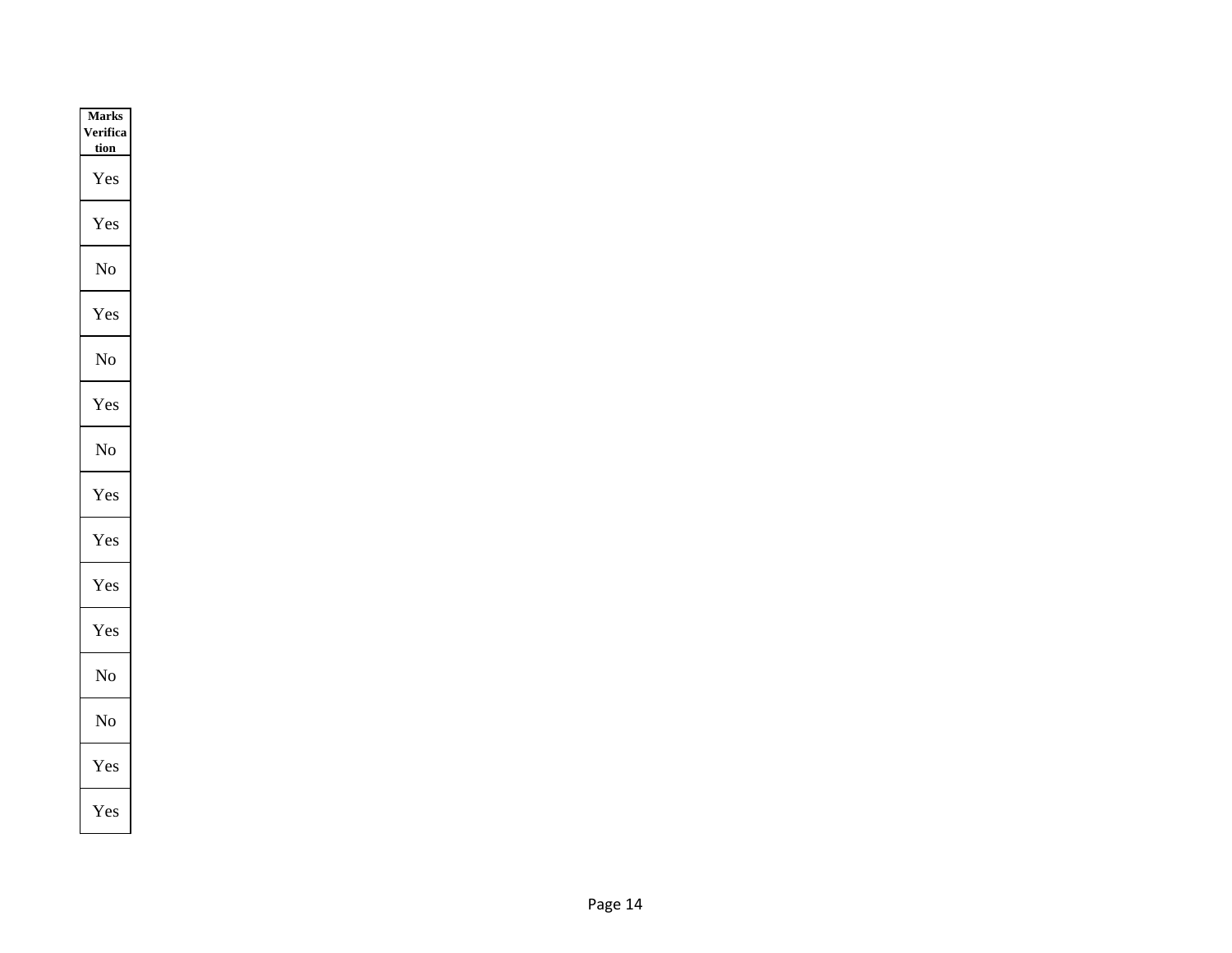| <b>Marks</b> |
|--------------|
| erifica      |
| <u>tion</u>  |
| Y es         |
| Yes          |
| Yes          |
| Yes          |
| Yes          |
| Yes          |
| Yes          |
| r es         |
| Yes          |
| Yes          |
| Yes          |
| Yes          |
| es ⁄         |
| Yes          |
| Yes          |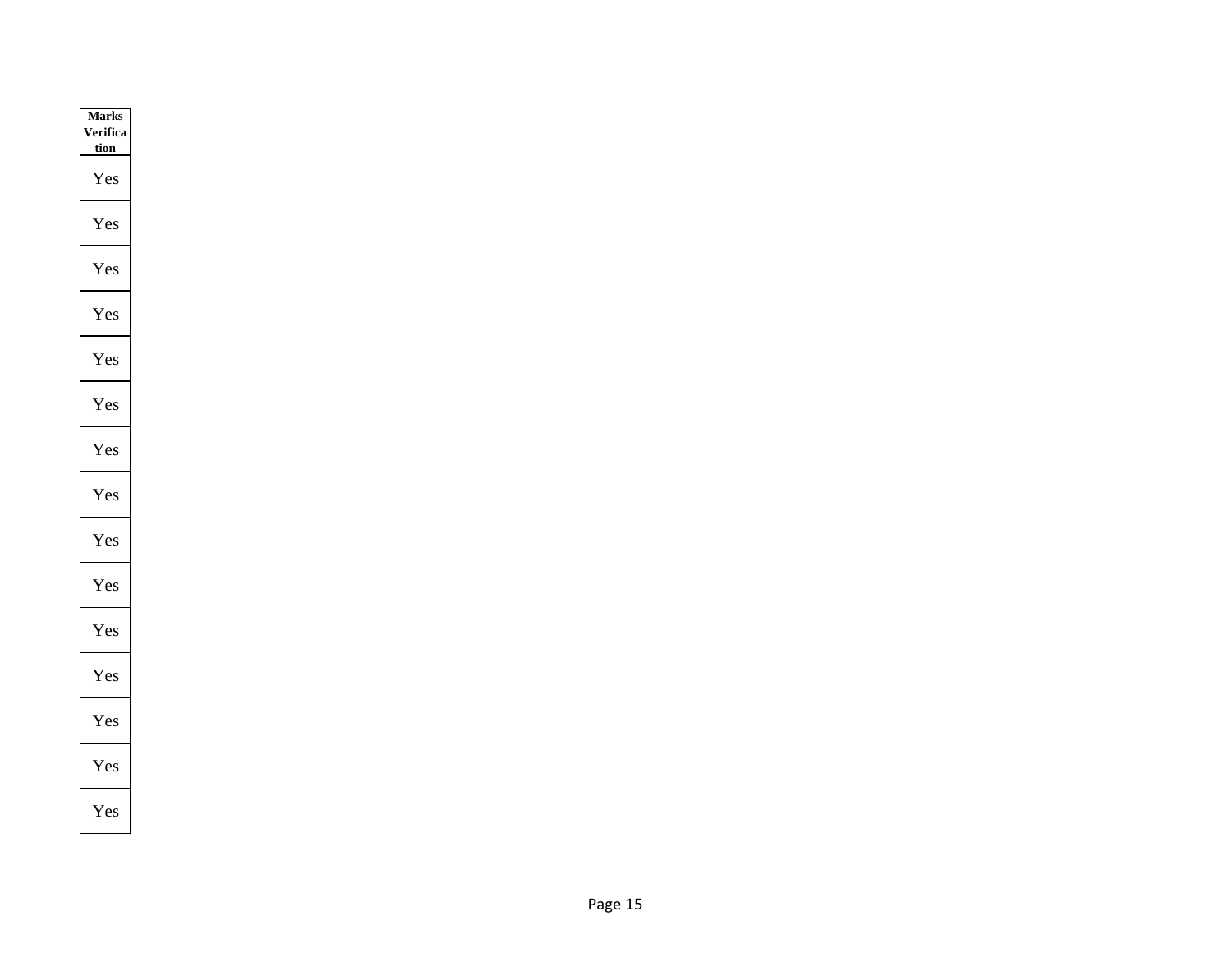| <b>Marks</b> |
|--------------|
| erifica      |
| <u>tion</u>  |
| Y es         |
| Yes          |
| Yes          |
| Yes          |
| No           |
| No           |
| r es         |
| í es         |
| Yes          |
| es           |
| r es         |
| Yes          |
| No           |
| Yes          |
| Yes          |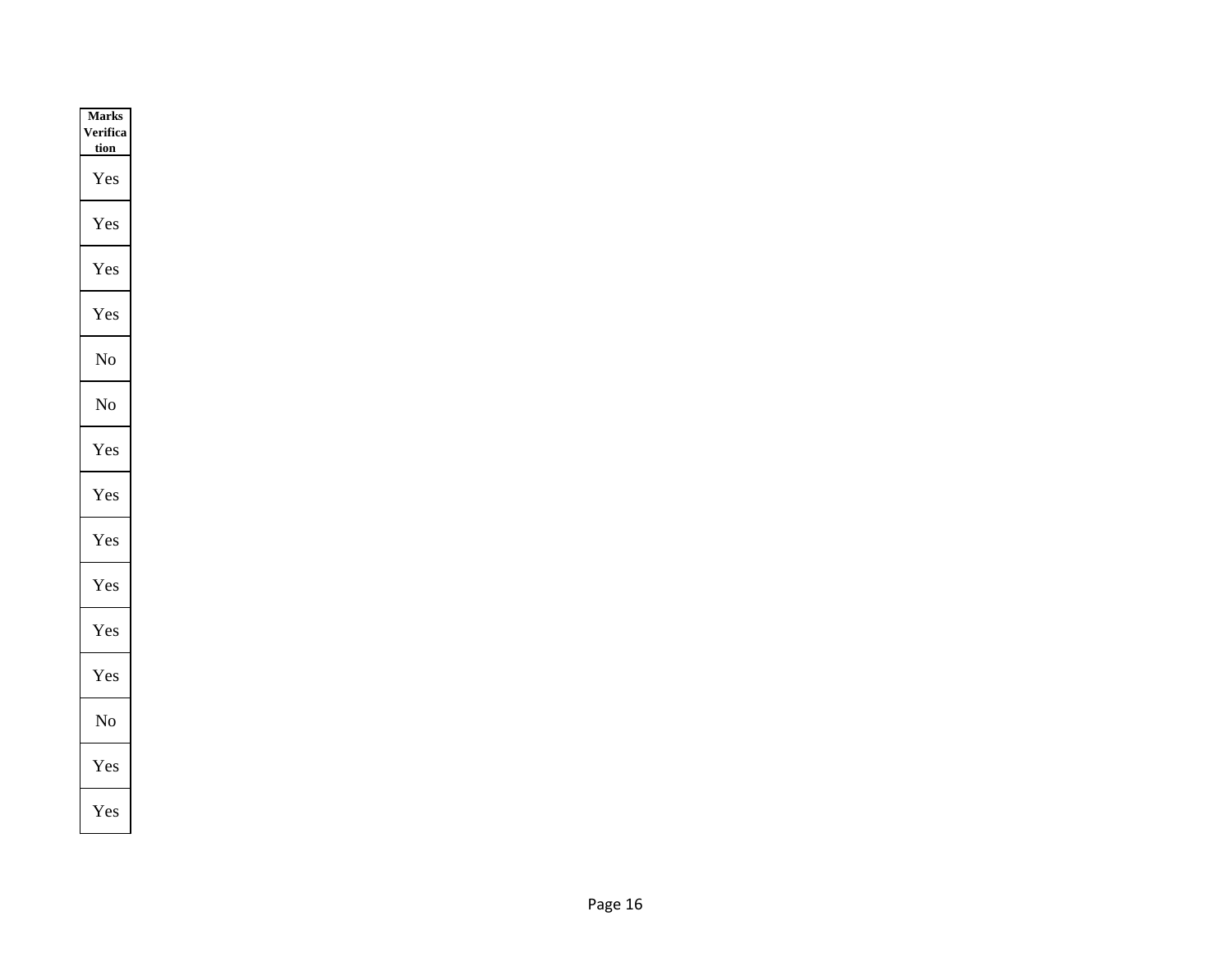| <b>Marks</b> |
|--------------|
| erifica      |
| <u>tion</u>  |
| Y es         |
| Yes          |
| Yes          |
| No           |
| r es         |
| Yes          |
| Yes          |
| r es         |
| Yes          |
| es?          |
| Yes          |
| Yes          |
| No           |
| Yes          |
| Yes          |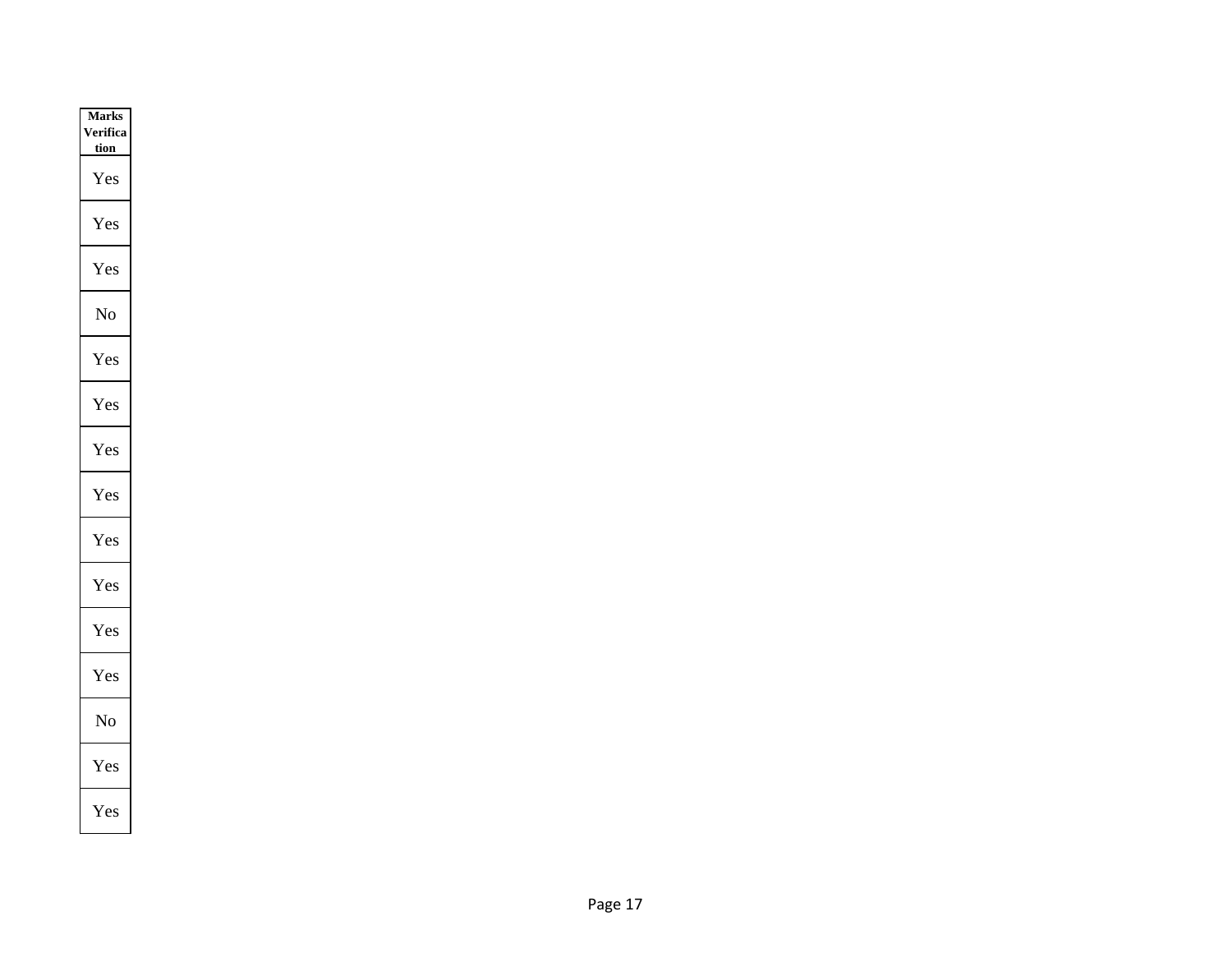| <b>Marks</b> |
|--------------|
| erifica      |
| <u>tion</u>  |
| Yes          |
| Yes          |
| Yes          |
| Yes          |
| No           |
| No           |
| r es         |
| í es         |
| Yes          |
| No           |
| Yes          |
| Yes          |
| (es          |
| No           |
| Yes          |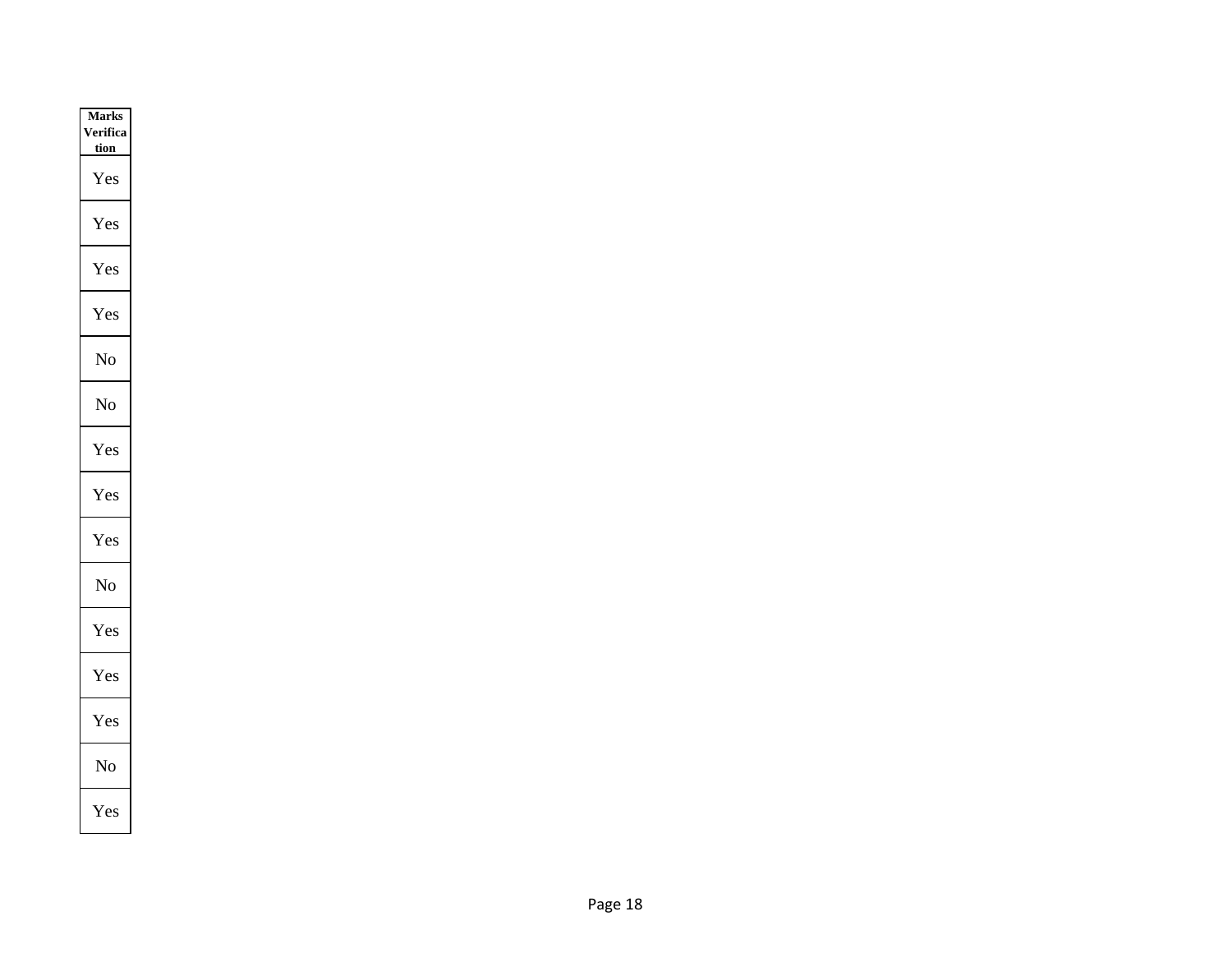| <b>Marks</b> |
|--------------|
| erifica      |
| <u>tion</u>  |
| No           |
| Yes          |
| No           |
| r es         |
| No           |
| Yes          |
| Yes          |
| í es         |
| Yes          |
| es           |
| 'es<br>Y     |
| Yes          |
| (es          |
| Yes          |
| Yes          |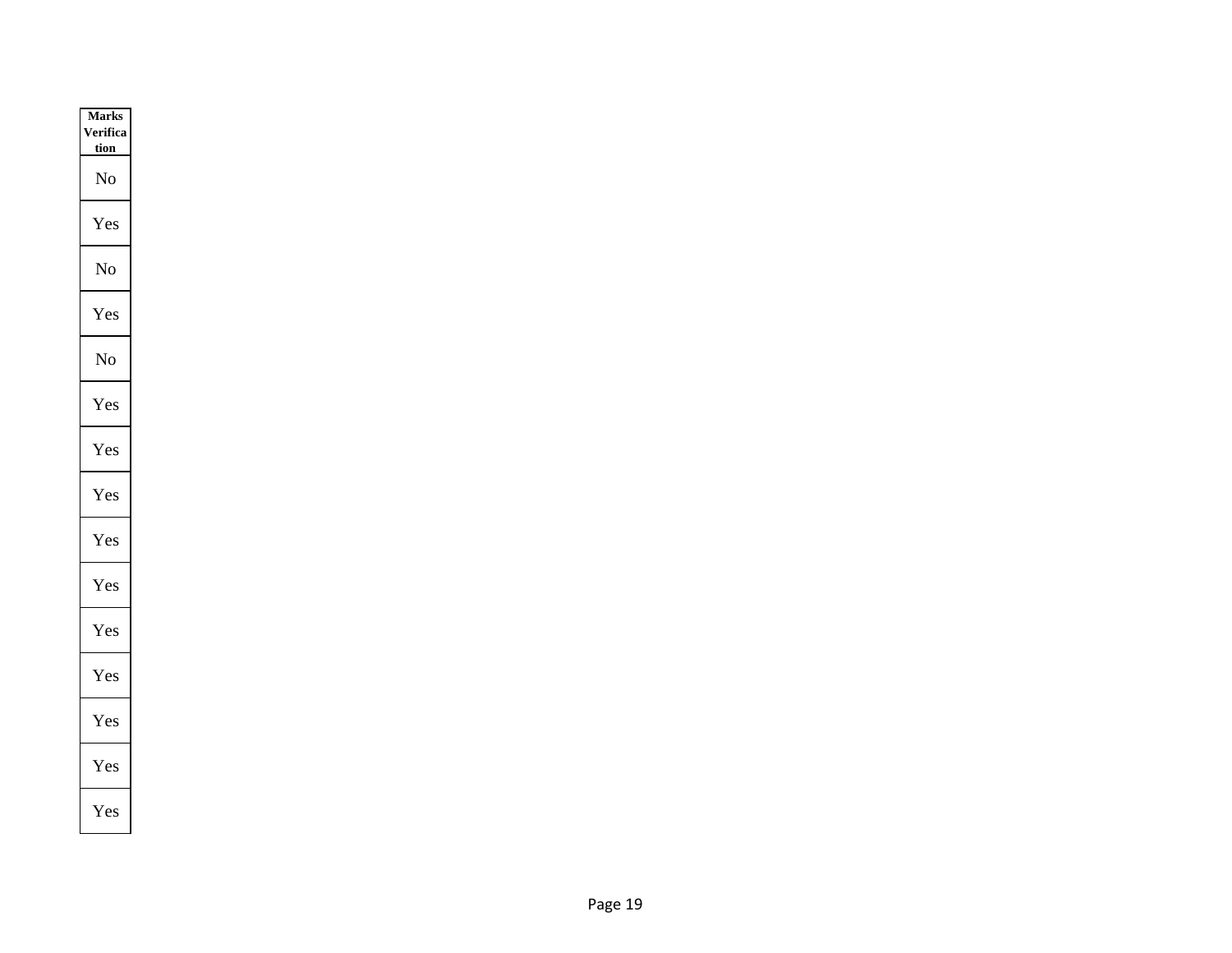| <b>Marks</b> |
|--------------|
| erifica      |
| <u>tion</u>  |
| Yes          |
| 7es          |
| Yes          |
| Yes          |
| res          |
| Yes          |
| Yes          |
| í es         |
| Yes          |
| es?          |
| Y es         |
| res          |
| es?          |
| No           |
| Yes          |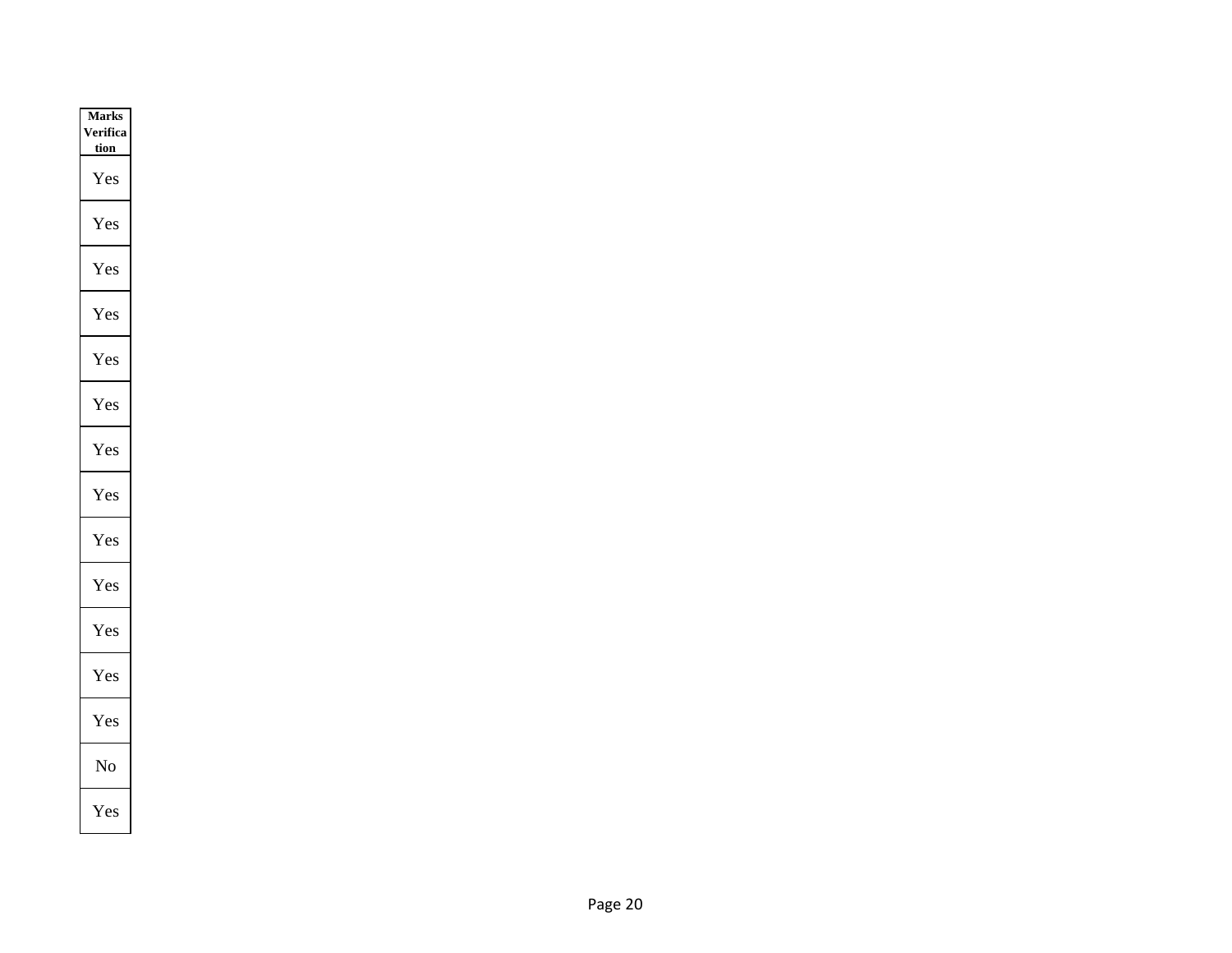| <b>Marks</b> |
|--------------|
| /erifica     |
| <u>tion</u>  |
| Yes          |
| 7es          |
| Yes          |
| Yes          |
| res          |
| Yes          |
| No           |
| r es         |
| Yes          |
| Yes          |
| Yes          |
| res          |
| es ⁄         |
| Yes          |
| Yes          |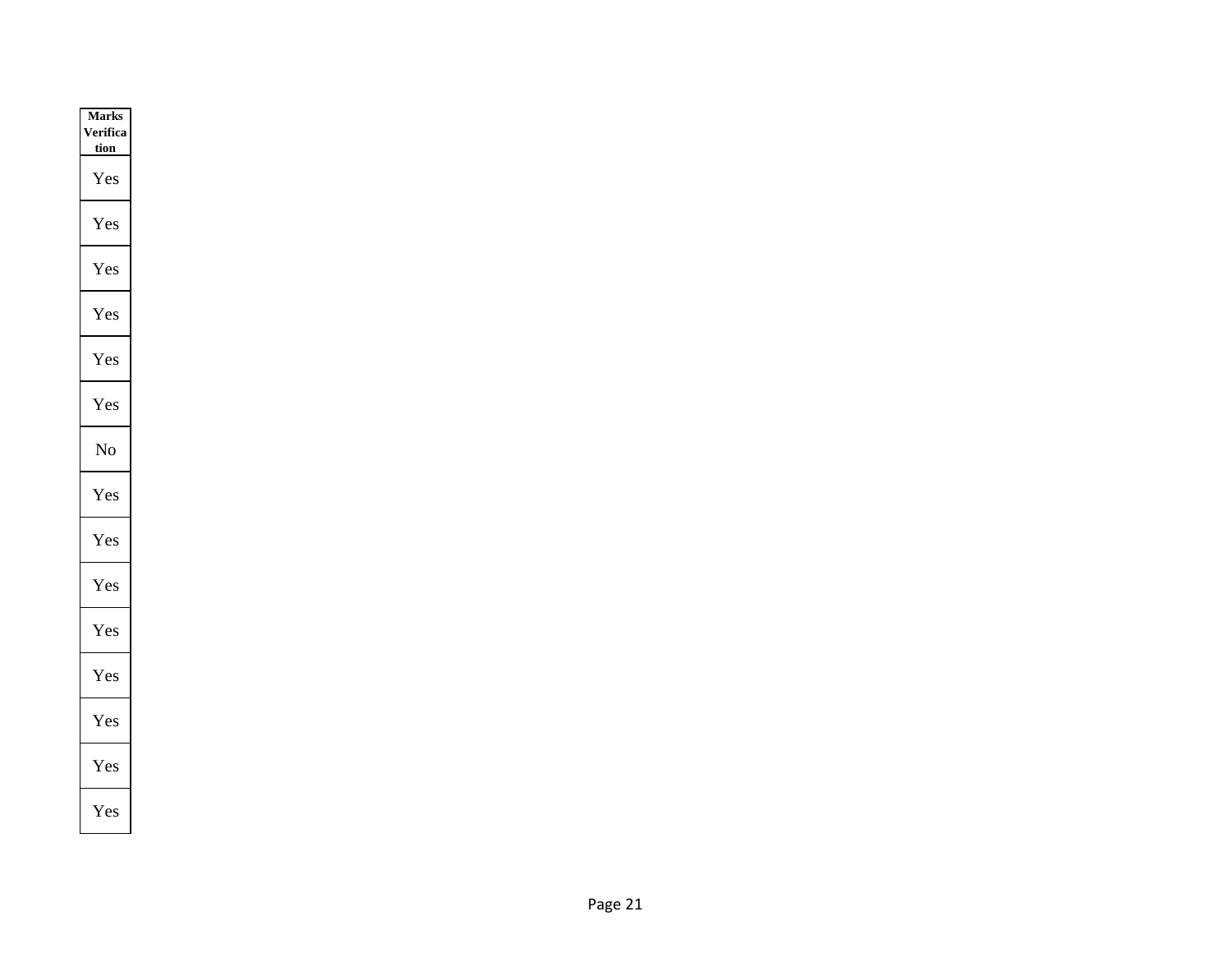| <b>Marks</b> |
|--------------|
| erifica      |
| <u>tion</u>  |
| No           |
| Yes          |
| Yes          |
| Yes          |
| r es         |
| Yes          |
| r es         |
| r es         |
| Yes          |
| es?          |
| r es         |
| Yes          |
| (es          |
| Yes          |
| Yes          |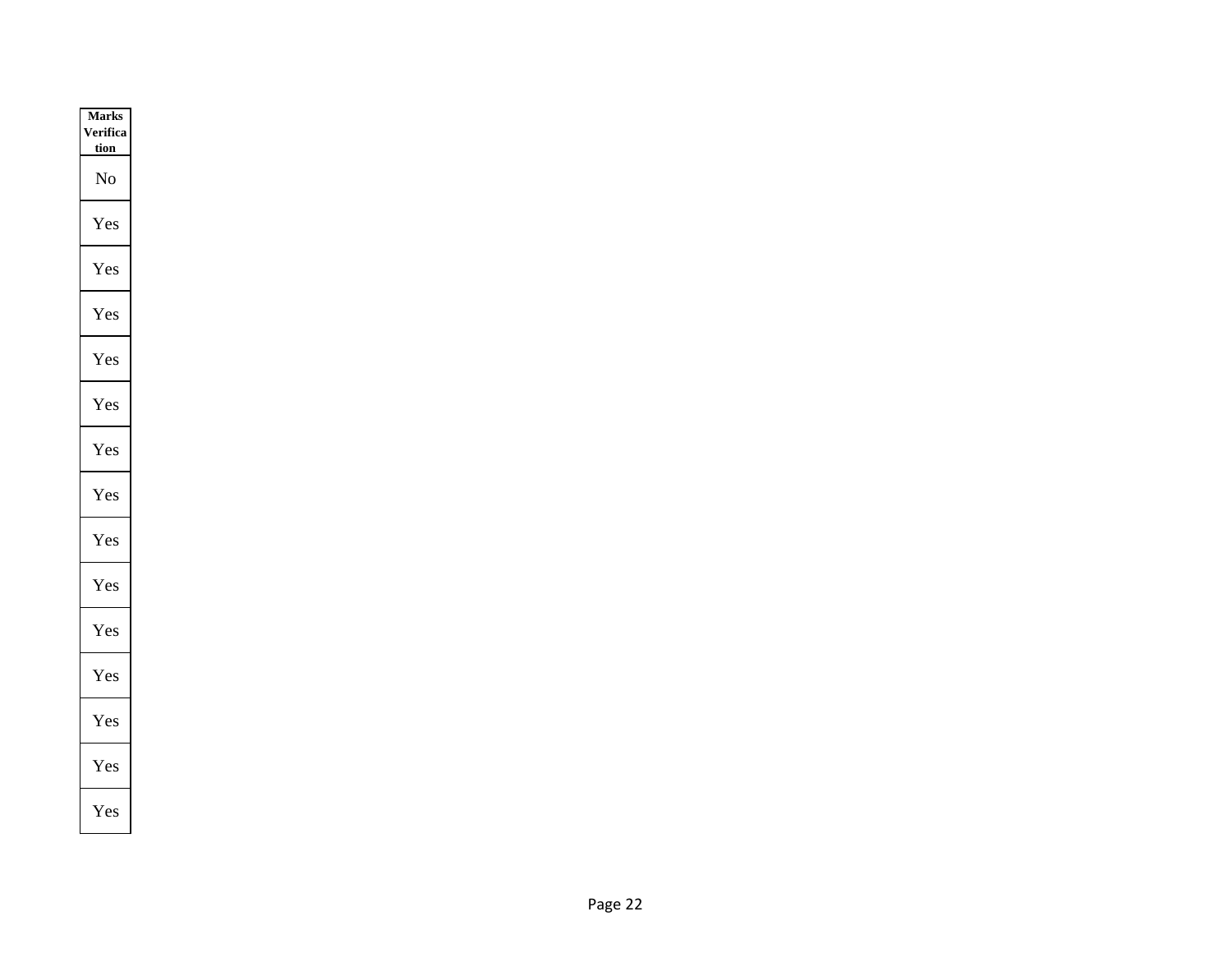| <b>Marks</b> |
|--------------|
| erifica      |
| <u>tion</u>  |
| Yes          |
| í es         |
| Yes          |
| í es         |
| r es         |
| Yes          |
| Yes          |
| Y es         |
| Yes          |
| No           |
| í es         |
| Yes          |
| es}          |
| Yes          |
| No           |